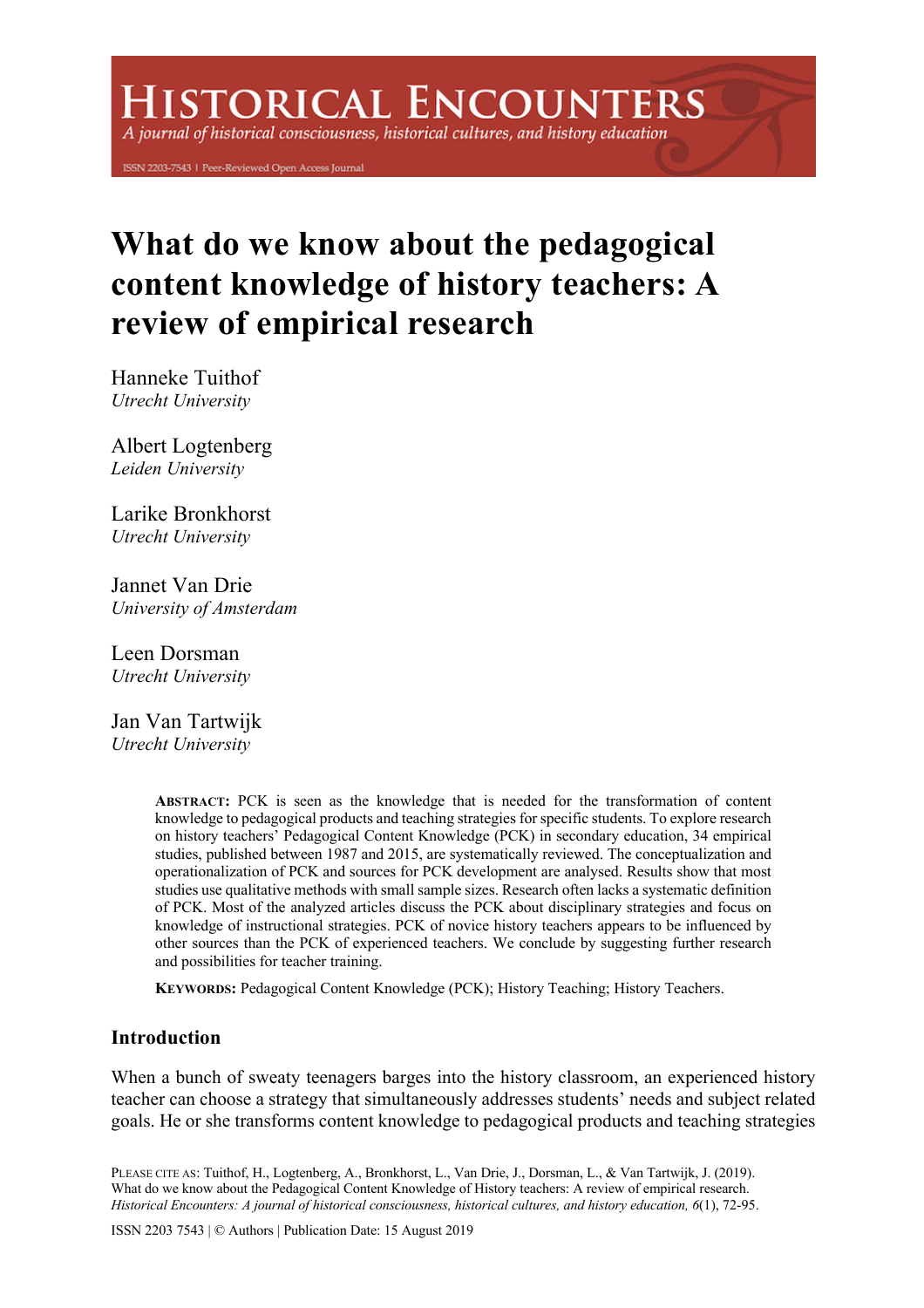for a specific student or group of students. The transformative nature of this knowledge makes it difficult to describe, conceptualize and teach it to beginning history teachers. For example, it may seem effective to explain hyperinflation in the Weimar Republic by showing students piles of banknotes. But this 'teaching-trick' quickly falls apart if the teacher subsequently does not know how to react effectively to students' questions and fails to see opportunities to trigger their historical thinking.

Many history teachers know how to teach the concepts in an existing curriculum to facilitate the understanding of their students. They choose and develop examples, representations, assignments, strategies, and tests to explain these concepts to a specific group of students. This requires certain context specific knowledge (Friedrichsen, 2015; Henze & Van Driel, 2015; Van Driel & Berry, 2010).

Shulman (1987) introduced the concept of Pedagogical Content Knowledge (PCK) for this specific knowledge and drew attention to the fact that teachers need to transform content knowledge for their teaching practice (Loughran, Berry, & Mulhall, 2006; Shulman, 1986; Shulman, 1987). There has been much debate on the definition, nature, and meaning of the concept PCK (Kind, 2009; Lee & Luft, 2008; Van Driel & Berry, 2010). PCK could be seen as a toolkit of suitable teaching tricks or as a rich repertoire based on student knowledge linked to a teaching orientation (Tuithof, 2017). Educational researchers have been inspired by this concept of PCK, resulting in much domain specific research into teaching and teacher knowledge (Achinstein & Fogo, 2015; Depaepe, Verschaffel & Kelchtermans, 2013; Evens, Elen & Depaepe, 2015). In her review on PCK and the natural sciences, Kind (2009) describes PCK as useful concept and tool for describing and understanding teaching practices. Furthermore, several studies have shown that teachers' PCK positively impacts student learning (Depaepe et al., 2013; Evens et al., 2015; Kunter et al., 2013).

Until now, our understanding of teachers' PCK has been mainly informed by research on science teachers' knowledge. In comparison, research into the PCK of history teachers is limited (Cunningham, 2007; Ball, Thames, & Phelps, 2008; Depaepe et al. 2013; Evens et al., 2015; Kind, 2009). In this study, we review this research on the PCK of history teachers and the different ways in which to examine it. We also look into sources that contribute to PCK development according to empirical research on history teachers' knowledge. Our review study could produce practical insights for teacher educators in history. Moreover, we will attempt to identify gaps in research on history teachers' PCK.

We will first discuss research into history teaching. Subsequently, we will discuss the conceptualization and operationalization of PCK and PCK development in existing PCK research on science teachers and modern languages teachers in order to guide our empirical review study (Depaepe et al., 2013; Evens et al., 2016; Kind, 2009; Van Driel, & Verloop, 1998).

#### **Theoretical Framework**

#### *Research on History Teaching*

The learning and teaching of history has been the subject of recent research in the USA, Great Britain, Belgium, and the Netherlands (Achinstein & Fogo, 2015; Van Drie & Van Riessen, 2010; Van Sledright & Limón, 2006). In the domain of history, content knowledge can be divided into first-order knowledge (e.g., historical phenomena and turning points), secondorder knowledge (e.g., change, causation, significance) and strategic knowledge (knowing how to do history) (Van Sledright & Limón, 2006). This type of knowledge is needed to develop expertise within a domain (e.g., Stoel, Van Drie & Van Boxtel, 2015) and to teach disciplinary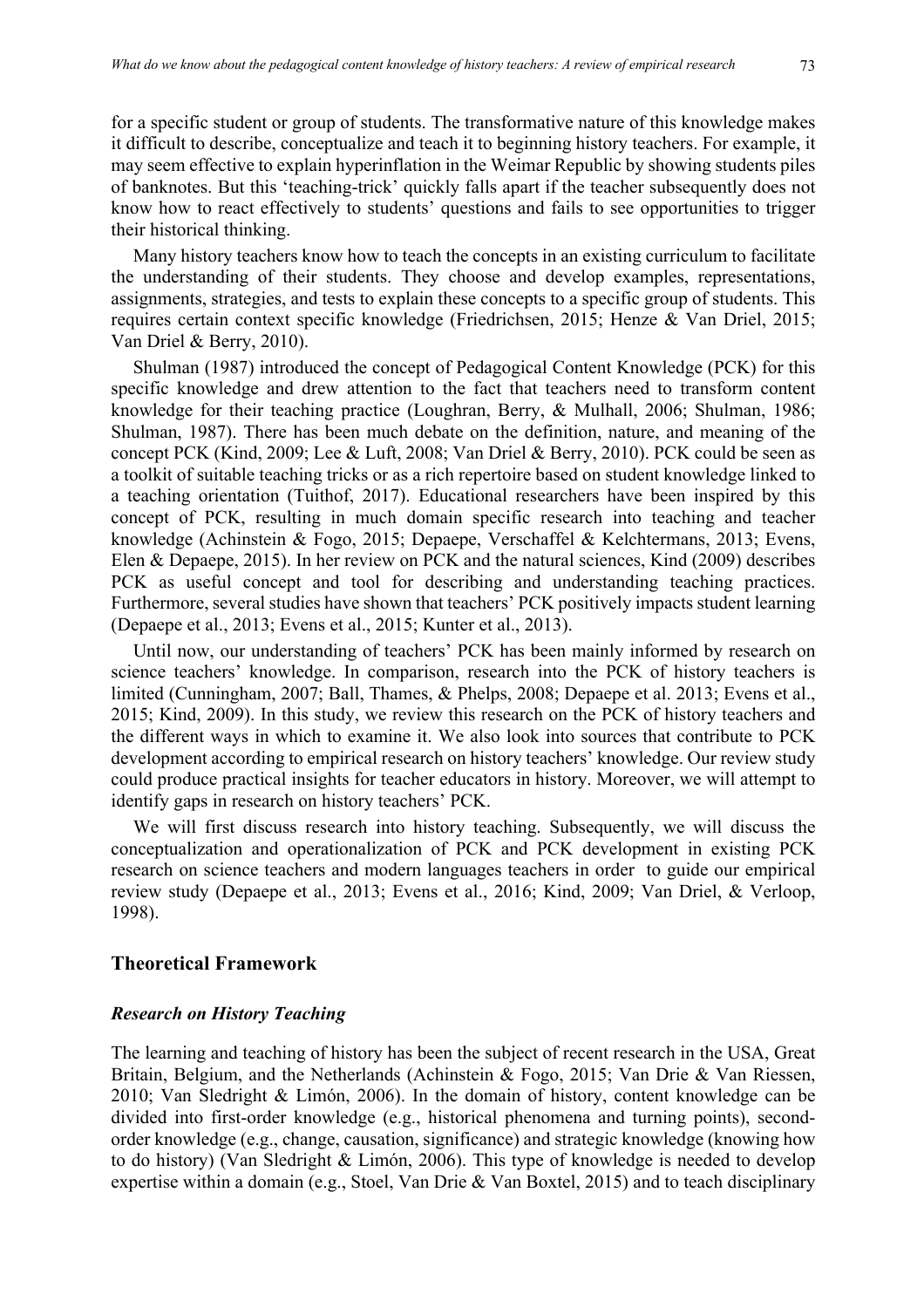thinking to students. Cunningham reflected in 2007 on the importance of the concept PCK in history. She observed that research into history teachers had mainly focussed on content knowledge (first-order knowledge) and related knowledge of disciplinary strategies (secondorder knowledge and strategic knowledge) (Cunningham, 2007).

Many researchers on history learning examine knowledge of disciplinary strategies such as investigating historical questions, analysing and interpreting historical sources, and comparing historical periods (Lee, 2005; Monte-Sano, 2011; Van Drie & Van Boxtel, 2008). Researchers use several concepts when examining knowledge of disciplinary strategies, such as historical thinking, historical reasoning, historical enquiry, historical interpretation, and the analysis of historical sources (Barton & Levstik, 2004;Lee, 2005; Monte-Sano, 2011; Monte-Sano & Cochran, 2009; Van Drie & Van Boxtel, 2013; Van Drie & Van Boxtel, 2008; Voet & De Wever, 2016; Wilson & Wineburg, 1991; Wineburg, 2007). The concept of historical reasoning has recently been used more often when examining knowledge of disciplinary strategies. However, the concept is not always defined and frequently focuses on working with sources and evidence (Van Drie & Van Boxtel, 2018). Van Drie & Van Boxtel (2013) present a broader definition of historical reasoning that is related to historical understanding, concerning one of three things: "the evaluation or construction of a description of processes of change and continuity, an explanation of a historical phenomenon or a comparison of historical phenomena or periods" (p. 44). Also, they designed a framework for historical reasoning that consists of six components: asking historical questions; using sources; contextualization; argumentation; using substantive concepts; using meta-concepts (Van Drie & Van Boxtel, 2013; ,Van Drie & Van Boxtel, 2008).

The underlying tenet of most research on disciplinary strategies and historical reasoning is that history teachers themselves should have knowledge of disciplinary strategies and an associated epistemological perspective on the interpretative nature of history to be able to promote students' disciplinary strategies in the classroom. In practice that does not always seem to be the case (Baron, 2013; Burn, 2007; Fehn & Koeppen, 1998; McCrum, 2013). Moreover, teachers who have knowledge of disciplinary strategies and epistemological perspectives are not always able to teach these strategies because of the pedagogical problems they create in the classroom: students and teachers have difficulties in dealing with the uncertainty that is created by the interpretative nature of these disciplinary strategies (Barton & Levstik, 2003; Wansink, Akkerman & Wubbels, 2016). History teachers not only need to have first-order, second-order, and strategic knowledge themselves, but they also need to develop PCK about disciplinary strategies to adequately teach their students. For example, in order to teach historical sourcing skills you need to know what kind of questions and sources are needed to promote historical reasoning.

We will now discuss the conceptualization and operationalization of PCK and PCK development in existing PCK research in other domains. This discussion will guide the empirical review study that follows.

### *The Conceptualization of PCK*

In order to relate the content knowledge of teachers more specifically to the context of teaching practice, Shulman proposed the concept of Pedagogical Content Knowledge as a specific and unique form of teacher knowledge (Shulman, 1987; Verloop, Van Driel, & Meijer, 2001). PCK gives a teacher "the flexibility to select a teaching method that does justice to the topic" (Gudmundsdottir & Shulman, 1987, p. 69). Shulman's emphasis on teachers' PCK closely connects with older, European traditions on subject related pedagogy, which is commonly referred to as 'Fachdidaktik' in German, 'didactique spéciale' in French, and 'vakdidactiek' in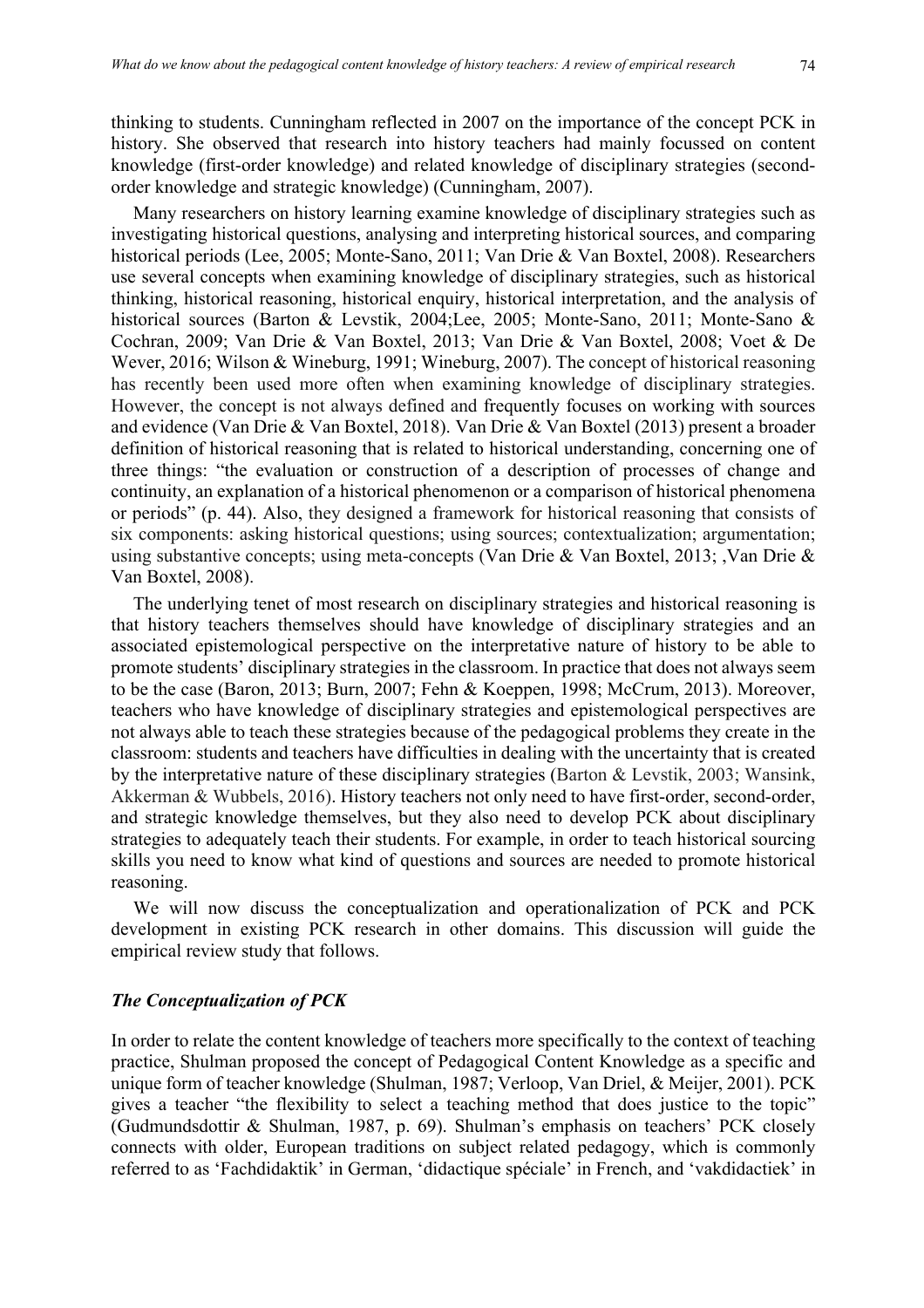Dutch (Depaepe et al., 2013, Van Driel & Berry, 2010). In these traditions, researchers also look into subject related questions about learning and teaching without using the concept PCK (Van Driel & Berry, 2010).

Two key PCK elements in Shulman's model are (1) instructional strategies and representations, i.e. the ways in which the teacher transforms subject matter knowledge, and (2) knowledge of students' understanding, i.e. the learning process and the content related problems of students (Jung, Park, Jang, & Chen, 2011; Shulman, 1987). Researchers have used these two key elements as starting points, subsequently adding new PCK elements.

A much-cited model of the PCK of science teachers was developed by Magnusson, Krajcik, and Borko (1999) building on Shulman (1987), Grossman (1990), and Tamir (1988). This model contains five PCK elements. Magnusson and colleagues (1999) added three PCK elements to Shulman's key elements. Element (3) knowledge of assessment pertains to the knowledge that teachers use to establish what students have learned. The fourth element (4) contains the knowledge about the curriculum and corresponding curricular goals prescribed by the educational authorities, and the knowledge that a teacher needs to implement and plan this curriculum. Element (5) teaching orientation represents "a general way of viewing or conceptualizing science teaching" (1999, p. 97) in the words of Magnusson and colleagues. They argue that this component is significant because "these knowledge and beliefs serve as a 'conceptual map' that guides instructional decisions" (Magnusson et al. 1999, p. 97). The role of teaching orientation is still under discussion: Gess-Newsome has for example questioned the straightforward impact of teaching orientation (Gess-Newsome, 2015).

Although Shulman's key elements and Magnusson's model mentioned above have been widely cited and used (Evens, Elen, & Depaepe, 2016, 2015; Gess-Newsome, 2015), the debate about the specific role of content or subject matter knowledge in PCK itself continues. Shulman describes content knowledge as a source but not as part of PCK (Shulman, 1987), as PCK is the transformation of content and pedagogical knowledge. In this spirit we use the definition of the leading PCK researchers in Gess-Newsome (2015) in our review. These researchers view PCK as: "the knowledge of, reasoning behind, and planning for teaching a particular topic in a particular way for a particular purpose to particular students for enhanced student outcomes" (Gess-Newsome, 2015, p. 36).

## **The Operationalization of PCK (Research Design and Participants)**

PCK is not only conceptualized in different ways, but its operationalization is also quite varied, as shown by review studies on PCK and mathematics, PCK and science, PCK and languages, and intervention studies to stimulate PCK (Depaepe et al. 2013; Evens, et al., 2015; Evens et al., 2016; Van Driel & Verloop, 1998). Depaepe and her colleagues (2013) argue that the operationalization in PCK research is closely connected to theoretical assumptions on PCK. They distinguish two theoretical perspectives on PCK: a situated and a cognitive perspective. The situated perspective has dominated PCK research until recently. Researchers with a situated perspective assume that PCK can only be captured and investigated in the context in which the knowledge is used (a classroom with specific students in most cases). They typically employ qualitative approaches such as observations, interviews, and analyses of pedagogical products (Depaepe et al., 2013). For example, Nilsson (2008) explores the development of studentteachers' PCK during pre-service education. Four student-teachers in mathematics and science participated in a project teaching physics over a 12-month period. This empirical study is based on analyses of video-taped lessons and student interviews and emphasizes the role of teaching experience and reflection in teacher education. It argues that the latter two contribute to the development of teachers' PCK.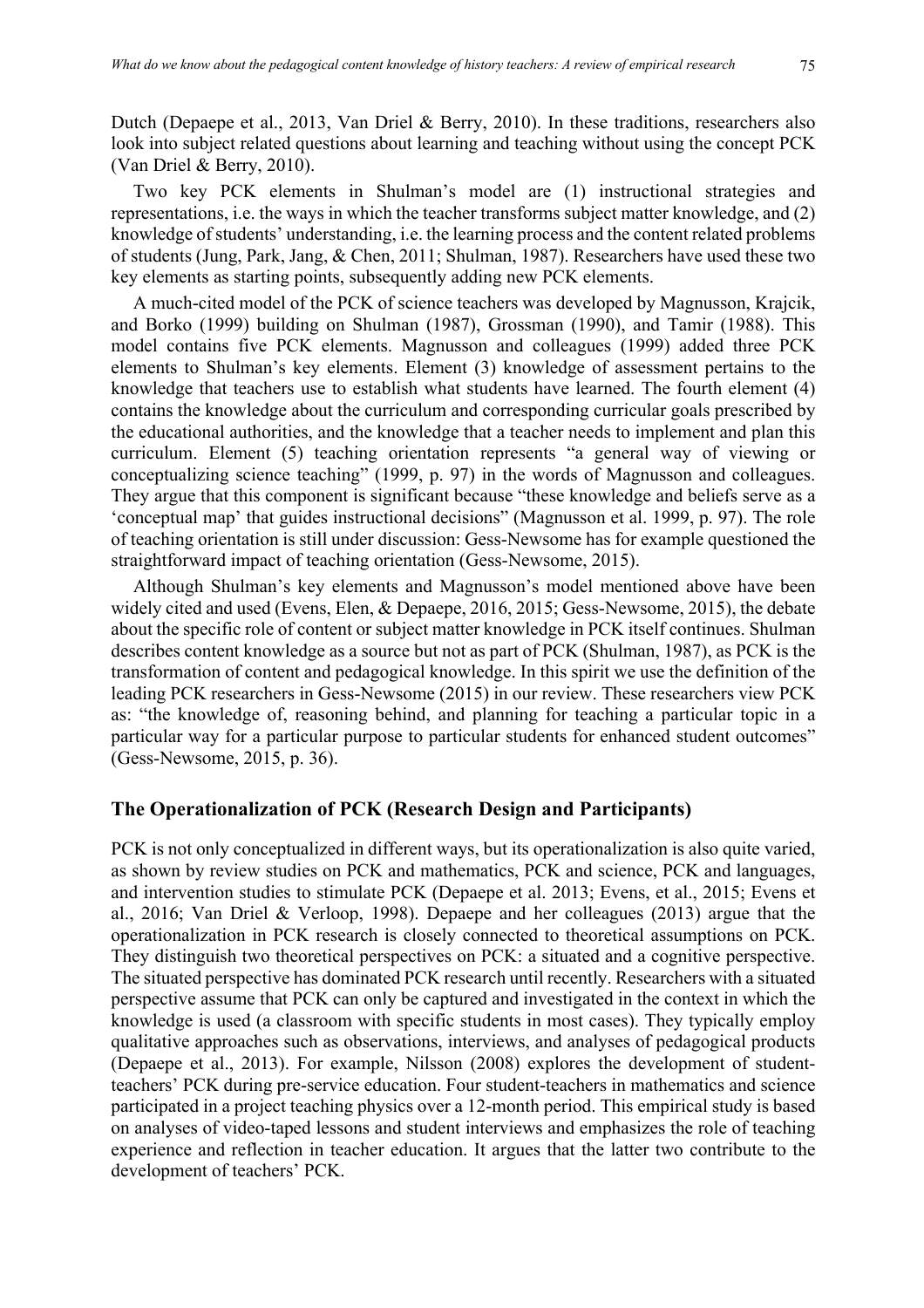Researchers using a cognitive perspective assume that PCK can be measured independently from the context in which it is used. In the past decade, the cognitive perspective has increasingly become more influential in the literature on science teachers' PCK, with publications reporting correlational studies with larger samples, in which questionnaires are used as measurement instruments (Depaepe et al., 2013; Kunter et al., 2013; Park & Chen, 2012; Wongsopawiro, 2012). PCK researchers using a cognitive perspective measure and discuss relations between for instance PCK and content knowledge, PCK and general pedagogical knowledge, and PCK and student achievement (cf. Depaepe et al., 2013).

Across domains and perspectives, relatively more research has been conducted among student or novice teachers (Kind, 2009), as the reviews on PCK for mathematics teaching by Depaepe and colleagues (2013) and for science teaching by Van Driel and Verloop (1998) show. Similarly, Evens and colleagues have shown that the majority of intervention studies focus on student teachers' and novices' PCK (Evens et al., 2015). This might be explained by the fact that student teachers are a convenient sample, as they are often inclined to participate when their university tutors are linked to the research project (Kind, 2009). One might question the use of these groups in research on PCK, because of their limited experience with teaching while PCK is widely assumed to develop over time and through experience.

## *PCK Development*

To develop PCK, teachers have to develop a profound understanding of their students, their subject, and teaching strategies (Calderhead, 1996; Loughran et al., 2006). Experienced teachers have more PCK than novice teachers who tend to have "vague notions of what might be interesting or relevant to students" (Harris & Girard, 2014, p. 221). In addition to PCK element (2) knowledge about students' understanding, experienced teachers have more pedagogical flexibility and an elaborate repertoire. They are able to choose strategies that simultaneously addresses students' needs and subject related goals as well (Gudmundsdottir & Shulman, 1987).

The importance of experience as a source for the development of PCK is undisputed (Gess-Newsome, 2015; Kind, 2009; Van Driel & Berry, 2010). Teachers need sufficient confidence and basic classroom skills to develop PCK, and teaching a subject or topic more often is an important PCK source eventually (Henze & Van Driel, 2015; Van Driel & Berry, 2010). Van Driel and Berry (2010) emphasize that *teaching experience* and *content knowledge* are important PCK sources. They also show that contextual and personal factors may lead to quite different processes of PCK development (Van Driel & Berry, 2010). In their review on intervention studies aiming at PCK development, Evens and colleagues (2015) also show that *teaching experience* and *content knowledge* are important. They add four additional sources for PCK development that are distinguished in PCK research: *PCK courses* that aim at improving teachers' PCK in a programme for teacher training or professional development; *apprenticeship of observation* refers to the ways in which teachers' past experiences as students influence their current teaching models; *contact with cooperating colleagues* as in collaboration with colleagues; and *reflection* of teachers on their educational practice (Evens et al., 2015; Henze & Van Driel, 2015; Henze, Van Driel, & Verloop, 2008; Kind, 2009; Van Driel & Berry, 2010). In this review, we use the six sources mentioned above to compare 34 empirical research articles on the PCK development of history teachers.

## **Method**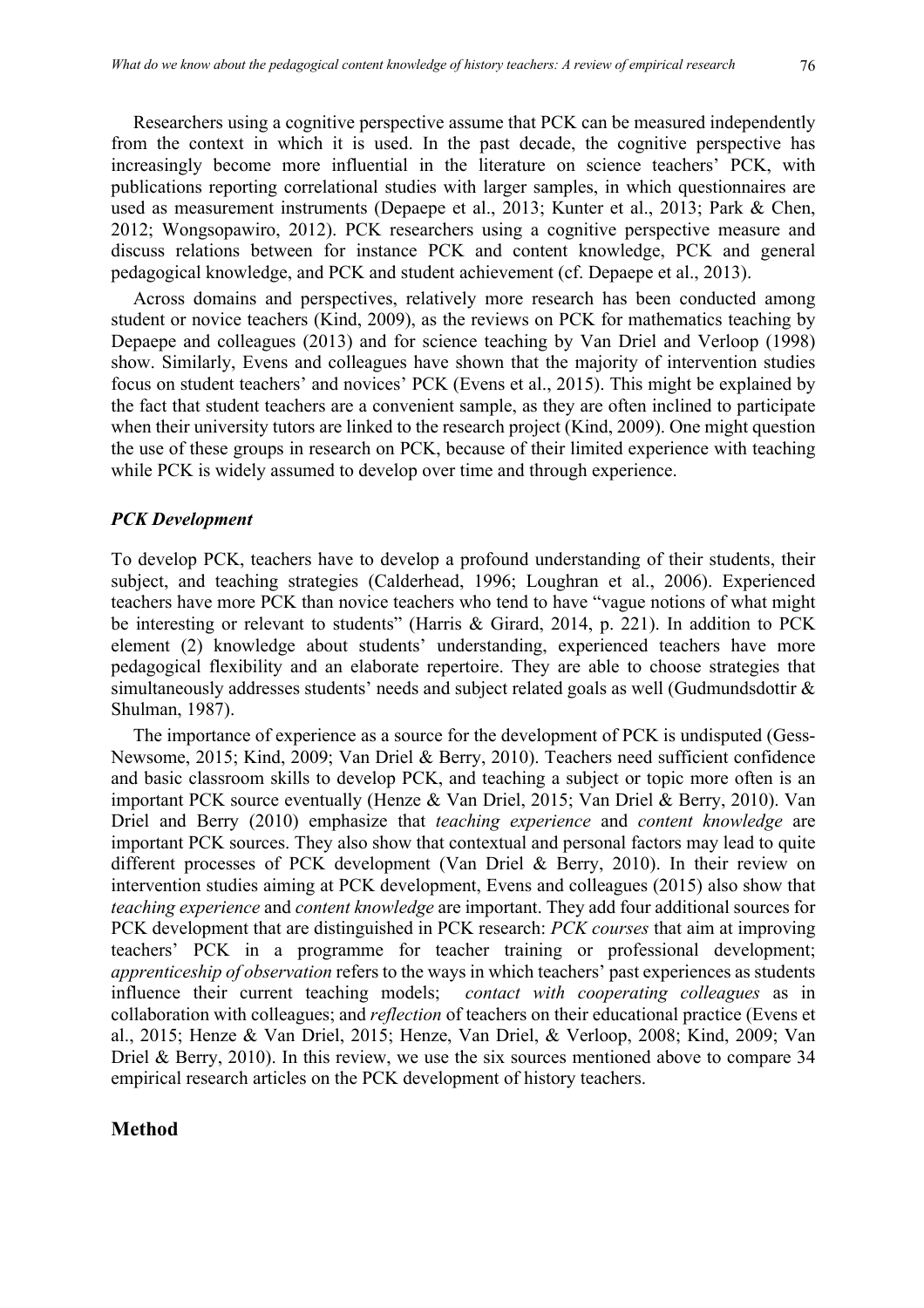Our literature review aims to map the current empirical research on history teachers' PCK. Our review addresses three research questions:

- (1) How is PCK conceptualized in empirical educational research on history teachers in secondary education?;
- (2) How is PCK operationalized in empirical educational research on history teachers in secondary education?;
- (3) What sources are related to the PCK development of history teachers in empirical educational research?

The next paragraph details our selection and analysis of the articles, followed by our results. In the conclusion and discussion section, we will compare these results with PCK research in other disciplinary domains and discuss the implications of the results for PCK research, and for educators and researchers in the field of history.

## *Data collection*

We searched several databases such as *Web of Science* and *ERIC* using the search terms 'PCK' AND 'history' and 'Pedagogical content knowledge' AND 'History', 'Curriculum knowledge AND History' and 'Teaching Orientation AND History'. Furthermore, articles were used in a "snowball procedure"; we traced references in the selected articles for potentially relevant earlier research as well as subsequent citing of the selected articles for potentially later research (see also Evens et al., 2016).The abstracts of the resulting publications were inspected using the following criteria, which were derived from our research questions (see Evens et al., 2015):

- 1. A publication had to report on at least one empirical study and describe a research methodology (excluding conceptual or argumentative articles);
- 2. A publication had to focus on history teachers;
- 3. Publications that only reported on the content knowledge of history teachers were excluded;
- 4. A publication had to report on research about history teachers in secondary education, because teachers in primary education are likely to have only limited subject specific experience and training;
- 5. Book chapters and conference papers were excluded because we wanted only peerreviewed studies, as we were looking for high-quality, empirical studies;
- 6. Publications had to be in English.

A total of 93 articles was found and inspected by two researchers, using the criteria specified above. When disagreement ensued between the two researchers (as was the case for approximately ten percent of the articles), these cases were discussed until consensus was reached about including or excluding the articles. In total 34 articles about the subject specific pedagogical knowledge of history teachers in secondary education were selected and reviewed. These articles are listed in Tables 1 and 2..

## **Analysis**

To explore the conceptualization of PCK, we categorized: (1) which type of PCK was examined, for example PCK of world history or PCK of historical reasoning, (2) if and how the concept PCK was used and (3) which of the five PCK elements (Magnusson et al., 1999) was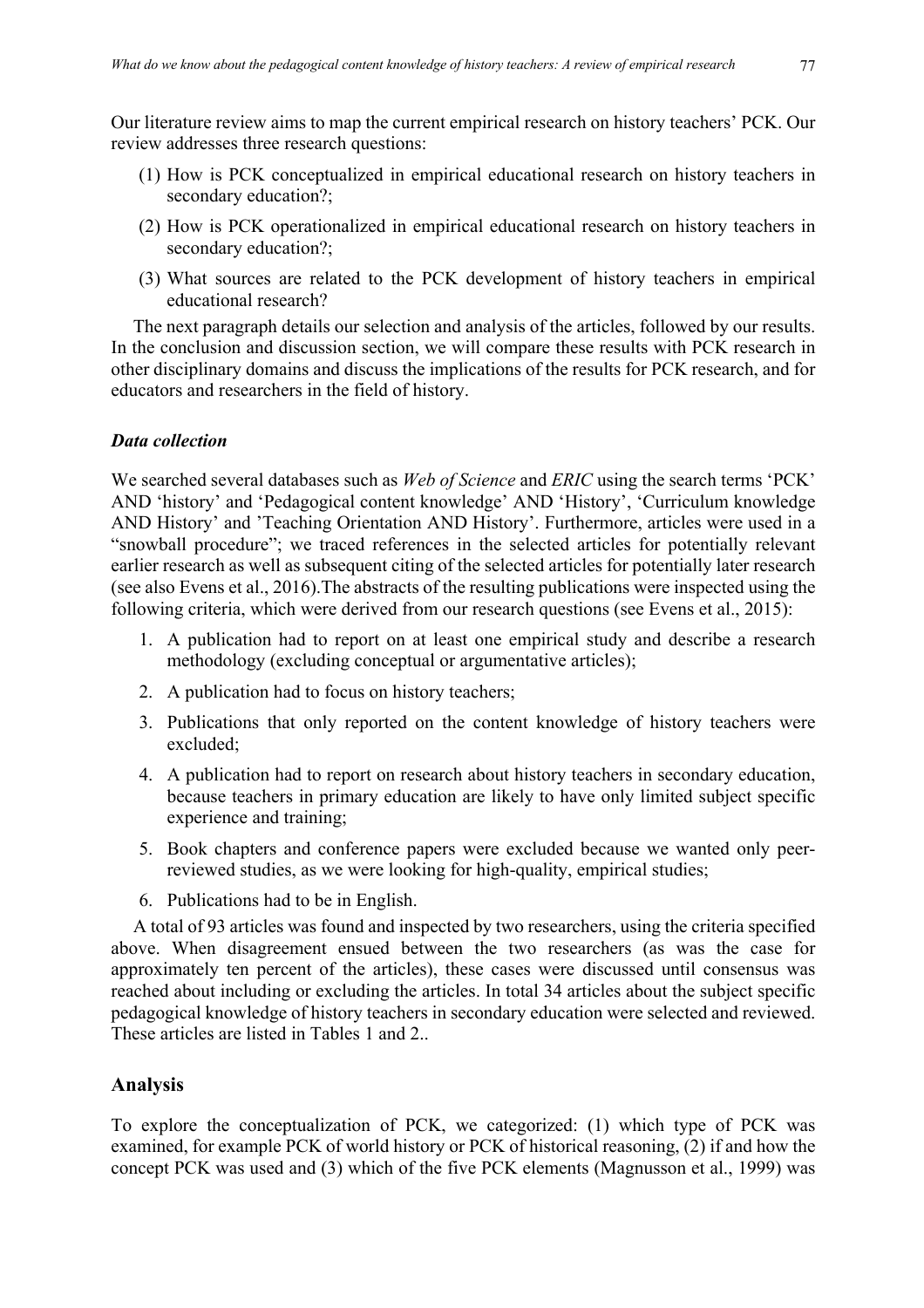explored. Subsequently, to explore how PCK was operationalized, we categorized (4) the type and number of participants under discussion, and (5) the research method used. We also determined (6) which instruments were used to make the PCK (element) visible. Finally, we analysed (7) what sources were related to the development of history teachers' PCK. For the last category, we use the six sources mentioned by Evens and colleagues (2015) as an analytical framework: (1) teaching experience; (2) PCK courses; (3) content knowledge; (4) apprenticeship of observation (influence of past experiences as a student); (5) contact with cooperating colleagues; (6) reflection on educational practice.

The first author coded all the articles on these categories, which were verified by the second author. Again, in case of doubt these codes were discussed until consensus was reached.

## **Results**

#### *Origin of the studies*

The majority of the reviewed articles (22 out of 34) were written by American authors. Most American authors examine the subject specific pedagogical knowledge of a small group of history teachers (see Table 1). Three articles are from the United Kingdom and two articles are from the same Taiwanese authors. Authors from Zimbabwe, Australia, Sweden, Germany, The Netherlands, and Finland all contributed one article. One article is about teachers from Kenya and its authors work in South Africa. These articles written outside the USA or UK are typically about history teachers in a national curriculum innovation.

Our search generated articles published between 1987 and 2015 and the majority of the articles (26) were published in 2007 or after (see Table 1). It is interesting to note that this is also the year of Cunningham's (2007) observation that hardly any PCK research into history teachers was available. Thus, research on history teaching and PCK has grown from 2007 onwards.

| Number         | Author(s), year                                      | Which Type of PCK (or<br>PCK related subject) | PCK elements   |   |   |   |   |  |
|----------------|------------------------------------------------------|-----------------------------------------------|----------------|---|---|---|---|--|
|                |                                                      | 1                                             | $\overline{2}$ | 3 | 4 | 5 |   |  |
| 1              | Achinstein & Fogo (2014)                             | Disciplinary Strategies                       | X              | X |   |   |   |  |
| $\overline{2}$ | Baron (2013)                                         | Disciplinary Strategies                       | X              |   |   |   |   |  |
| 3              | Burn (2007)                                          | Disciplinary Strategies                       | X              | X |   | X | X |  |
| 4              | Cunningham (2007)                                    | Historical empathy <sup>a</sup>               | X              | X |   | X | X |  |
| 5              | De La Paz, Malkus, Monte-Sano, &<br>Montanaro (2011) | Disciplinary Strategies                       | X              |   |   |   |   |  |
| 6              | Duffield, Wageman & Hodge (2013)                     | US history                                    | X              |   |   |   |   |  |
| 7              | Evans $(1990)^b$                                     | Teachers' conceptions                         | X              | X |   | X | X |  |
| 8              | Fehn & Koeppen $(1998)^{b}$                          | Disciplinary Strategies                       | X              |   |   |   | X |  |
| 9              | Fogo (2014)                                          | Core practices <sup>a</sup>                   | X              | X | X |   |   |  |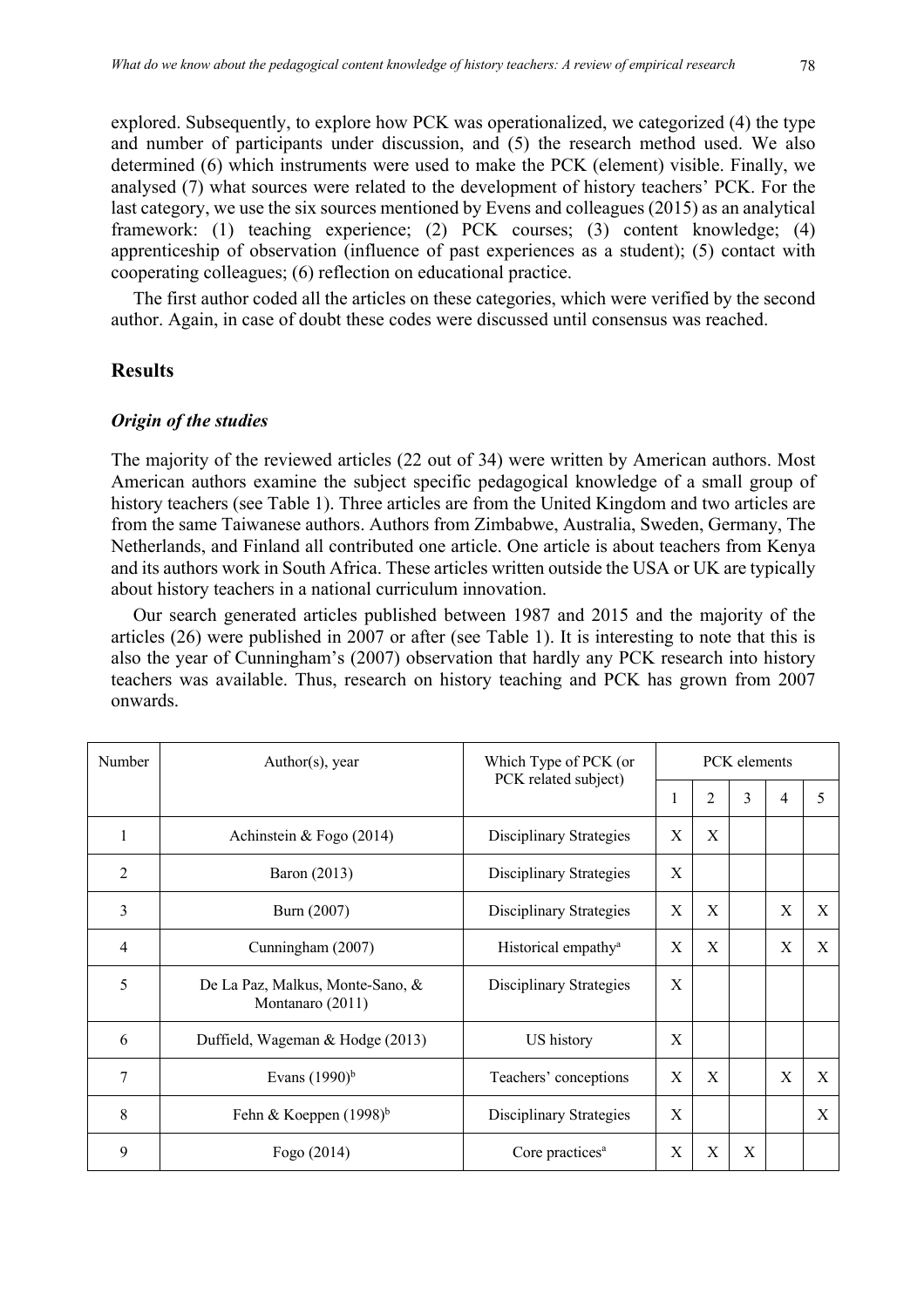| 10 | Gudmundsdottir & Shulman (1987) <sup>b</sup>        | General PCK history              | $\mathbf X$ | $\mathbf X$ | $\mathbf X$ | $\mathbf X$ | X           |
|----|-----------------------------------------------------|----------------------------------|-------------|-------------|-------------|-------------|-------------|
| 11 | Harris & Bain (2011)                                | World history                    | X           |             |             |             |             |
| 12 | Harris & Girard (2014)                              | World history                    | $\mathbf X$ | X           |             | $\mathbf X$ |             |
| 13 | Klein (2010)                                        | <b>Disciplinary Strategies</b>   | $\mathbf X$ | X           |             | $\mathbf X$ | X           |
| 14 | Ledman, (2015)                                      | Disciplinary Strategies          | $\mathbf X$ | X           |             | $\mathbf X$ | X           |
| 15 | Leinhardt, Stainton, & Virji (1994) <sup>b</sup>    | Teachers' conceptions<br>history |             | X           |             |             | $\mathbf X$ |
| 16 | Martell (2014)                                      | Constructivist practices         | X           |             |             |             | X           |
| 17 | McCrum (2013)                                       | Beliefs nature subject           | X           |             |             |             | X           |
| 18 | Monte-Sano (2011)                                   | <b>Disciplinary Strategies</b>   | X           | Χ           |             |             | X           |
| 19 | Monte-Sano & Budano (2013)                          | <b>Disciplinary Strategies</b>   | X           | Χ           |             | X           | X           |
| 20 | Monte-Sano & Cochran (2009)                         | <b>Disciplinary Strategies</b>   | X           | Χ           |             |             | X           |
| 21 | Monte-Sano, De la Paz, & Felton (2014)              | <b>Disciplinary Strategies</b>   | X           | Χ           |             | X           |             |
| 22 | Moyo & Modiba (2014)                                | General PCK                      | X           |             |             | X           | X           |
| 23 | Reitano & Green (2013)                              | <b>Disciplinary Strategies</b>   |             | X           |             | X           |             |
| 24 | Salinas, Bellows, & Liaw (2011)                     | <b>Disciplinary Strategies</b>   | X           |             |             |             |             |
| 25 | Saye, Kohlmeier, Brush, Mitchell & Farmer<br>(2009) | <b>Disciplinary Strategies</b>   | X           |             |             | $\mathbf X$ | X           |
| 26 | Simwa & Modiba (2015)                               | Lesson plan as source PCK        | X           |             |             | $\mathbf X$ |             |
| 27 | Stoddard (2010)                                     | Disciplinary Strategies          | X           |             |             |             | Χ           |
| 28 | Sung & Yang (2009)                                  | General PCK                      | $\mathbf X$ |             |             |             | X           |
| 29 | Sung & Yang (2013)                                  | General PCK                      | $\mathbf X$ |             |             |             | X           |
| 30 | Van Hover & Yeager (2007)                           | Disciplinary Strategies          | $\mathbf X$ | Χ           |             | $\mathbf X$ | X           |
| 31 | Virta $(2002)^b$                                    | Teachers' Beliefs                |             |             |             |             | X           |
| 32 | Waschle, Lehman, Brauch, & Nuckles (2015)           | General PCK                      | X           |             |             |             |             |
| 33 | Wilson & Wineburg $(1993)^{b}$                      | General PCK                      | $\mathbf X$ | X           | $\mathbf X$ | $\mathbf X$ | X           |
| 34 | Wilson & Wineburg $(1991)^{b}$                      | General PCK                      | X           | X           |             | X           | X           |

Table 1: Type of PCK and PCK elements<sup>1</sup>

## *Conceptualization of PCK*

*Which type of PCK? (Table 1).*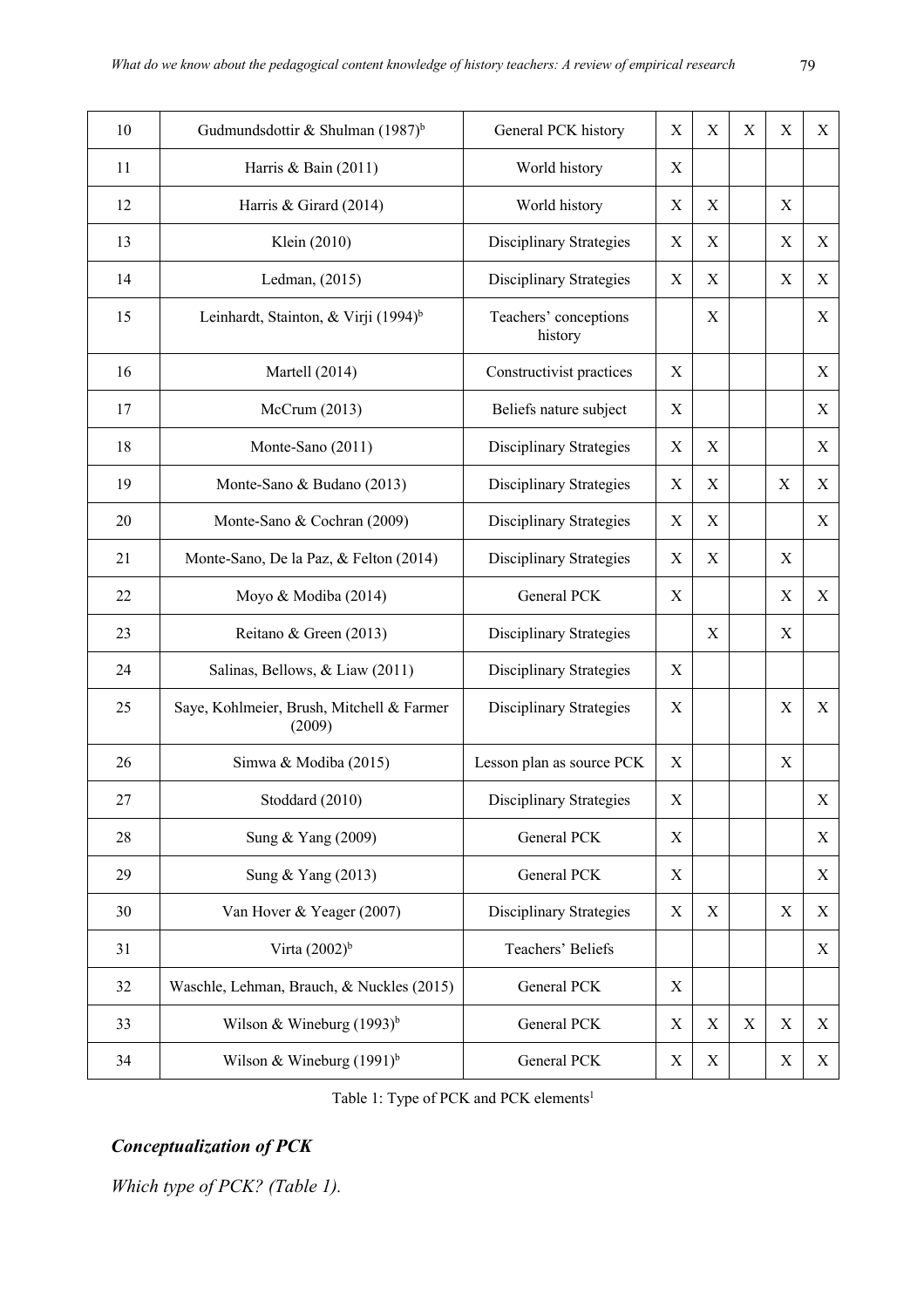In terms of which PCK is studied, 16 of the 34 studies examine PCK about disciplinary strategies in all its manifestations, for example how teachers teach the use of historical sources. Two more studies touch upon a theme that is connected with disciplinary strategies (Cunningham, 2007; Fogo, 2014). Articles were all published after 2007 (Table 1) except one. In these articles, different concepts are used: historical reasoning; historical thinking; historical enquiry and interpretation; disciplinary literacy, and document-based instruction. For example, Ledman (2015) describes a curriculum innovation in Swedish vocational secondary education. The new history curriculum sets advanced standards for the development of disciplinary strategies, in this case denoted as historical thinking and presents the teachers with a new situation. These teachers consequently navigated between the curriculum standards and their knowledge of their students and tried to develop a strategy so their students could succeed in achieving these curriculum goals (Ledman, 2015). In this process, these teachers had to develop and adjust their PCK.

As can be seen in Table 1, the seven articles that were published before 2007 describe PCK of history teachers in general (e.g., Gudmunsdottir & Shulman, 1987; Wilson & Wineburg, 1991; Wilson & Wineburg, 1993), or teacher conceptions and beliefs (Evans, 1990; Leinhardt, Stainton & Virji, 1994; Virta, 2002). As mentioned before, one article before 2007 describes the PCK about disciplinary strategies (Fehn & Koeppen, 1998), namely the response of student teachers to a history intensive methods course and their subsequent use of document-based instruction. One, more recent, article describes PCK that is related to general US history courses (Duffield, Wageman, & Hodge, 2013) and two articles describe the concrete PCK about World History (Harris & Bain, 2011; Harris & Girard, 2014). These last authors make clear that content knowledge was not sufficient in thinking about a world history task and that experienced teachers improved their ability to make coherent and flexible connections based on their experience with students (Harris & Bain, 2011).

#### *The Concept PCK*

In nine articles PCK is used as a central concept and is also defined by PCK elements (such as knowledge of instructional strategies). Of these articles, two formulate new PCK elements (Cunningham, 2007; Monte-Sano & Budano, 2013). Seven articles use known PCK elements that are related to Shulman (1987), Van Driel, Verloop, and de Vos (1998) or Monte-Sano and Budano (2013). For example, Simwa and Modiba (2015) explicitly refer to Shulman and mention content knowledge, knowledge of curricular material, knowledge of learners, and knowledge of educational objectives as PCK elements. This example shows that PCK researchers have different interpretations and perspectives, as content knowledge is not a part of PCK in Shulman's view.

Although the authors of another nine other articles use PCK as a central concept, they do not use a systematic definition including particular PCK elements. Furthermore, in nine articles PCK or Shulman are only mentioned in passing and PCK is not defined or used as a central concept. Seven articles do not use the concept PCK explicitly, but refer to subject related teacher knowledge and use more general concepts such as teacher knowledge, content knowledge, (teacher) professional development, teacher perspectives, teacher thinking, teacher conceptions, and teacher beliefs.

#### *The PCK Elements (Table 1)*

In terms of PCK elements, 31 of the 34 articles describe (1) *knowledge of instructional strategies*. (2) *Knowledge of students' understanding* is studied less frequently, namely 18 times; knowledge of the curriculum occurs 16 times. PCK element (3) *Knowledge of assessment*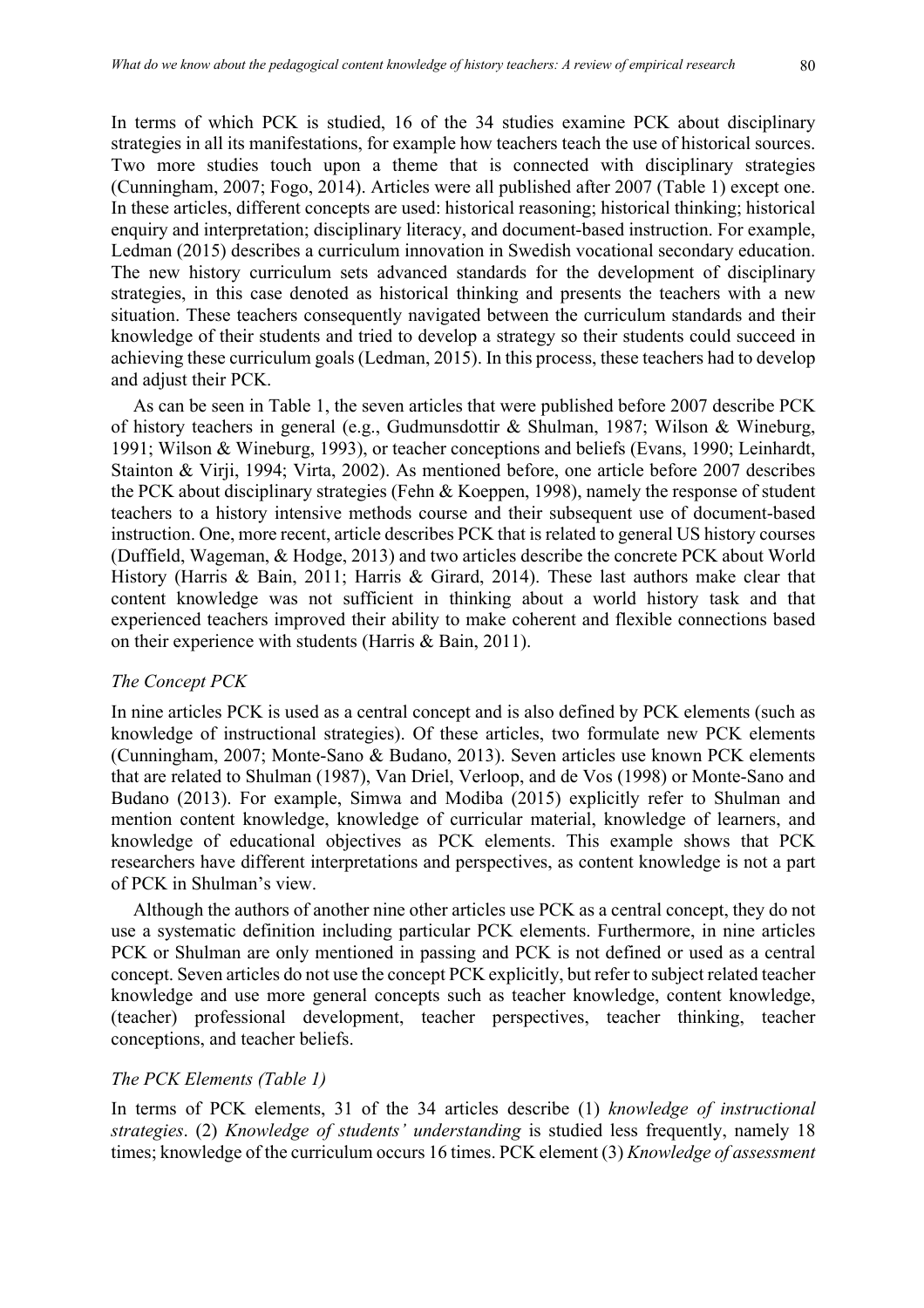is only addressed in three articles and the PCK element teaching orientation is addressed in more than half of the articles (22) (Table 1).

In two articles, new PCK elements are distinguished (Cunningham, 2007; Monte-Sano & Budano, 2013). Monte-Sano and Budano (2013) identified PCK elements that are linked to historical reasoning. In their analysis of the literature, they refer to four subject related components of PCK: (1) representing history (the ways in which teachers communicate the nature and structure of historical knowledge to students); (2) transforming history (how teachers transform historical content in lessons and materials that target development of historical understanding and thinking); (3) attending to students' ideas about history' (identifying and responding to students' thinking about history, including misconceptions and prior knowledge); (4) framing history (selecting and arranging topics into a coherent story thereby framing a history curriculum that illustrates significance, connections, and interrelationships) (Monte-Sano & Budano, 2013, p.174). They use these subject related components to analyse the PCK development of novice teachers. These components are related to Shulman (1987) and the model of Magnusson and colleagues (1999), but they are tailored to the disciplinary nature of history.

In her article on historical empathy, Cunningham (2007) refers to thirteen elements of subject related teacher knowledge which include factors concerning students (their capacities; preconceptions; eagerness; ways of reacting; general behaviour), structures (time; resources; curricular and exam specifications) and the teachers themselves (their knowledge; confidence; beliefs; energy levels; moods). The history teachers in Cunningham's study use these types in combination as "knowledge packages" which are responsive to changing circumstances (Cunningham, 2007). The PCK elements that Cunningham defines are not specific for history teachers and some are related to Magnusson's model, but she includes more factors than just teacher knowledge. It is interesting that only Monte-Sano and Budano (2013) formulate specific subject related PCK elements.

## *The Operationalization of PCK*

## *Participants (Table 2)*

Sixteen articles examine experienced history teachers and 12 articles analyse the knowledge and development of novice or student teachers. Two articles compare a novice or student teacher with an experienced teacher (Gudsmunsdottir & Shulman, 1987; Wilson & Wineburg, 1993). Achinstein and Fogo (2015) examine the PCK of a mentor of two novice history teachers. Burn (2007) analyses the cooperation between a university and a school and examines educators, experienced teachers, and student-teachers.

|                | Reference                   | Participants: teachers                                        | Instruments                                                                | Method      |
|----------------|-----------------------------|---------------------------------------------------------------|----------------------------------------------------------------------------|-------------|
|                | Achinstein & Fogo<br>(2014) | 1 experienced<br>teacher/mentor;2 novices                     | interviews, observations,<br>conversations, document<br>analysis           | Qualitative |
| $\mathfrak{D}$ | Baron (2013)                | 15 experienced teachers                                       | think-aloud protocols,<br>discussions, lesson plans                        | Qualitative |
| 3              | Burn (2007)                 | 2 teacher educators; 3<br>experienced mentors;5<br>preservice | conversations, assignments,<br>interviews, observations,<br>questionnaires | Qualitative |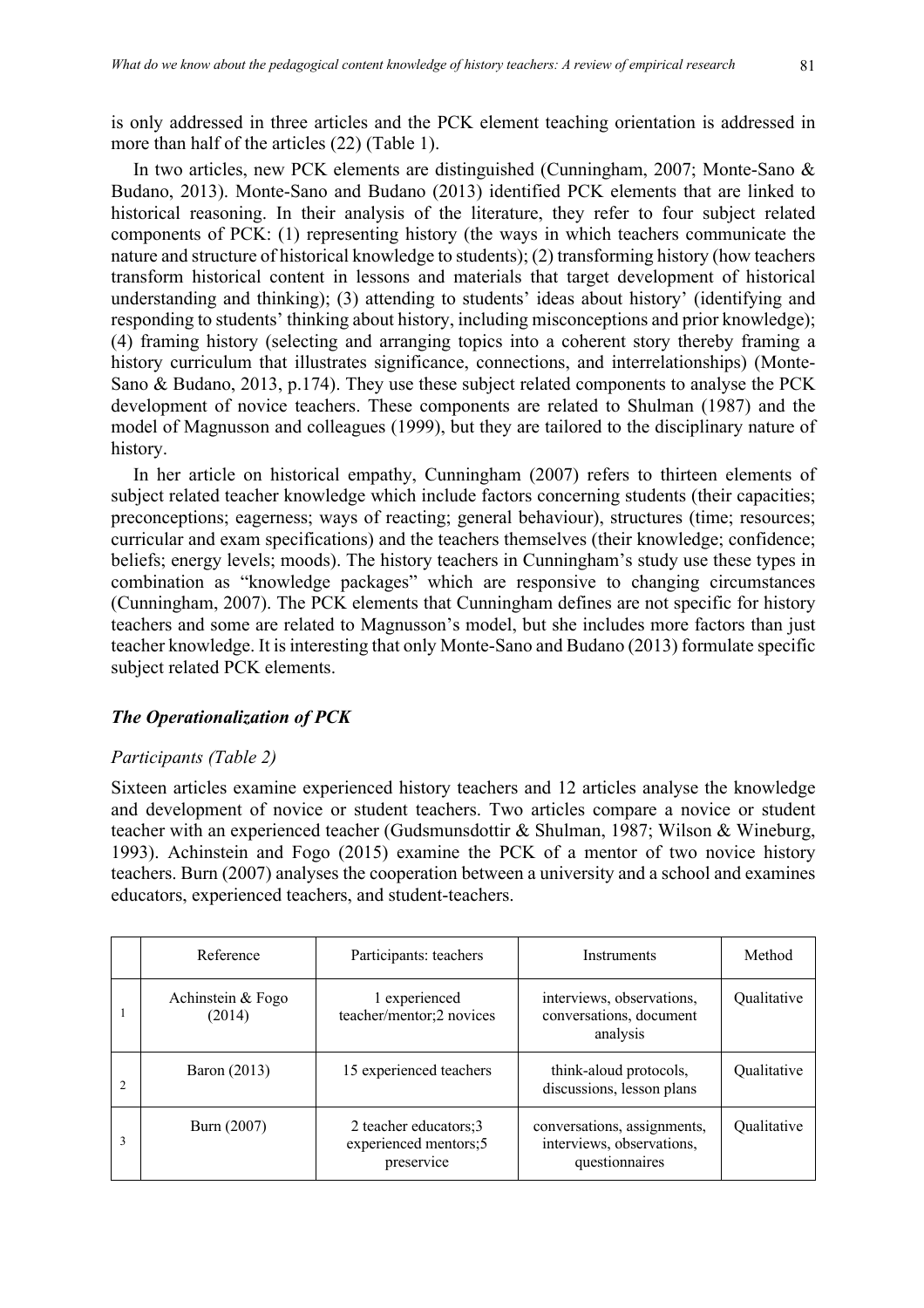| $\overline{4}$ | Cunningham (2007)                                              | 4 experienced teachers                              | interviews, observations,<br>curricular documents                                      | Qualitative |
|----------------|----------------------------------------------------------------|-----------------------------------------------------|----------------------------------------------------------------------------------------|-------------|
| 5              | De La Paz, Malkus,<br>Monte Sano &<br>Montanaro (2011)         | 45 experienced<br>teachers; 525/611/948<br>students | logs, observations, student<br>work, questionnaires                                    | Mixed       |
| 6              | Duffield, Wageman &<br>Hodge (2013)                            | 38 experienced teachers,<br>interview with 27       | interviews, observations,<br>student work, logs,<br>questionnaires performance<br>data | Mixed       |
| $\tau$         | Evans (1990)                                                   | 5 experienced teachers                              | observations, interviews with<br>$teaches + students$                                  | Qualitative |
| 8              | 11 preservice teachers<br>Fehn & Koeppen (1998)                |                                                     | interviews, lesson plans,<br>written reflection                                        | Qualitative |
| 9              | Fogo (2014)                                                    | 11 experienced teachers;16<br>teacher educators     | Delphi study                                                                           | Qualitative |
| 10             | Gudmundsdottir &<br>Shulman (1987)                             | 1 experienced teacher; 1<br>preservice teacher      | interviews, observations,<br>documents collected during<br>field work                  | Qualitative |
| 11             | 6 experienced teachers;4<br>Harris & Bain (2010)<br>preservice |                                                     | sorting task in part 1+log in<br>part 2+ assignment                                    | Qualitative |
| 12             | Harris & Girard (2014)                                         | 5 experienced teachers;4<br>preservice              | interviews, card-sorting data                                                          | Qualitative |
| 13             | Klein (2010)                                                   | 2 experienced teachers                              | interviews $+$ two<br>assignments: cards with<br>statements + historical case          | Qualitative |
| 14             | Ledman $(2015)$                                                | 5 experienced teachers                              | interviews                                                                             | Qualitative |
| 15             | Leinhardt & Stainton<br>(1994)                                 | 2 experienced teachers;7<br>historians              | interviews, observations                                                               | Qualitative |
| 16             | Martell (2014)                                                 | 4 novice teachers                                   | interviews, observations,<br>field notes, all classroom<br>artefacts                   | Qualitative |
| 17             | McCrum (2013)                                                  | 11 novice teachers                                  | interviews                                                                             | Qualitative |
| 18             | Monte-Sano (2011)                                              | 3 novice teachers                                   | assignments, observations,<br>assessments of disciplinary<br>knowledge                 | Qualitative |
| 19             | Monte-Sano & Budano<br>(2013)                                  | 2 novice teachers                                   | observations, interviews,<br>classroom artefacts                                       | Qualitative |
| 20             | Monte-Sano & Cochran<br>(2009)                                 | 2 novice teachers                                   | $pre-tests + post-test,$<br>interviews, observations                                   | Qualitative |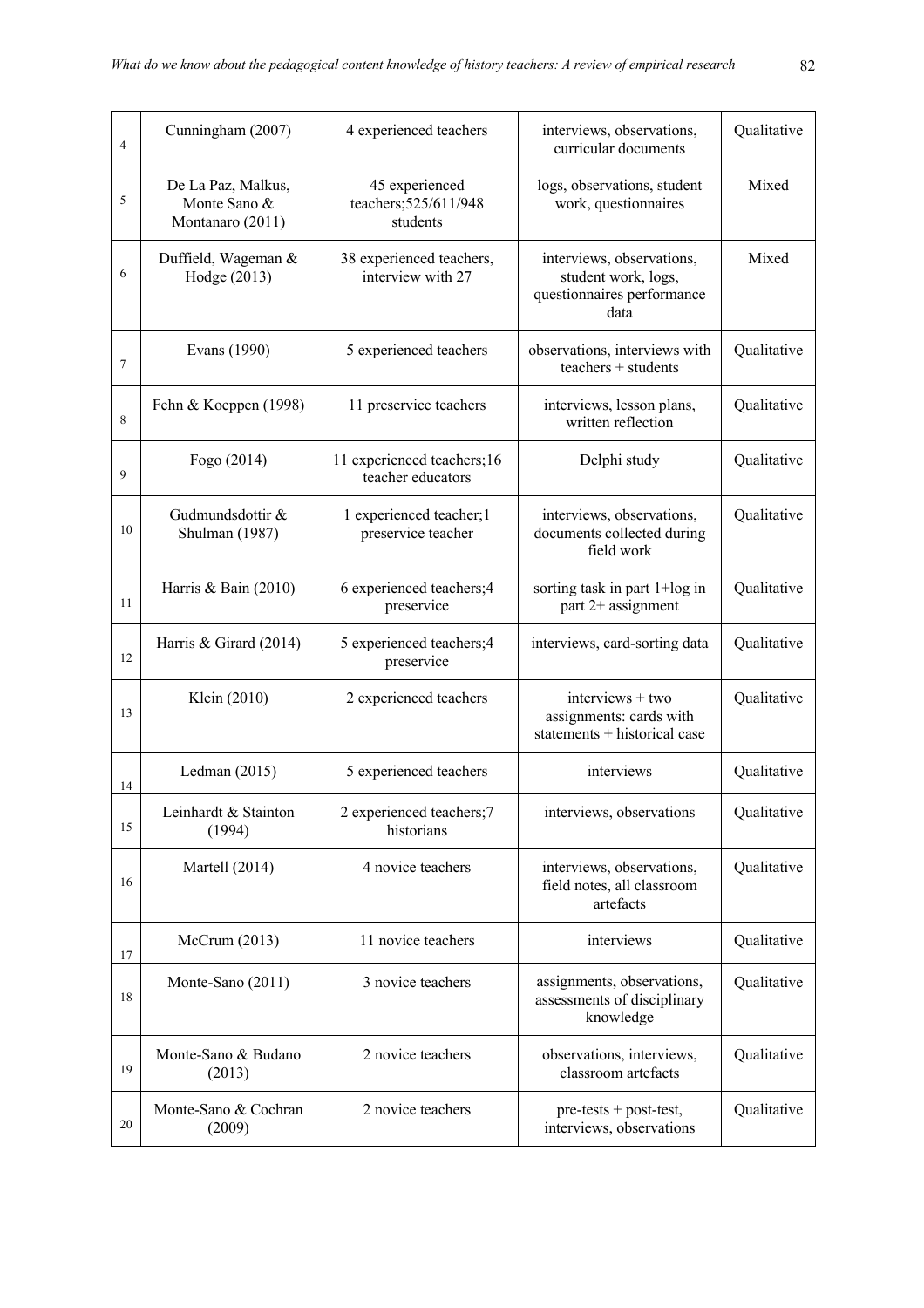| 21     | Monte-Sano, et al.<br>(2014) (2014)                    | 2 experienced teachers                          | observations, interviews,<br>student work                                             | Qualitative  |
|--------|--------------------------------------------------------|-------------------------------------------------|---------------------------------------------------------------------------------------|--------------|
| 22     | Moyo & Modiba (2014)                                   | 3 experienced teachers                          | observations, interviews                                                              | Qualitative  |
| 23     | Reitano & Green (2013)                                 | 7 preservice teachers                           | concept maps                                                                          | Qualitative  |
| 24     | Salinas, Bellows, &<br>Liaw $(2011)$                   | 22 preservice teachers                          | observations in course,<br>interviews                                                 | Qualitative  |
| 25     | Saye, Kohlmeier,<br>Brush, Mitchell & Farmer<br>(2009) | 6 experienced teachers                          | lesson plans, observations,<br>interviews, conversations,<br>journal, surveys         |              |
| 26     | Simwa & Modiba (2015)                                  | 5 preservice teachers                           |                                                                                       | Qualitative  |
| 27     | Stoddard (2010)                                        | 2 experienced teachers                          | observations, interviews,<br>class materials                                          | Qualitative  |
| $28\,$ | Sung & Yang (2009)                                     | 716 social studies teachers                     | questionnaires                                                                        | Quantitative |
| 29     | Sung & Yang (2013)                                     | 2492 social studies teachers                    | questionnaires                                                                        | Quantitative |
| 30     | Van Hover & Yeager<br>(2007)                           | 1 novice teacher                                | observations, reflective<br>journal, lesson documents,<br>interviews, group interview | Qualitative  |
| 31     | Virta (2002)                                           | 18 preservice teachers<br>essays, 5 interviews  | essays, interviews                                                                    | Qualitative  |
| 32     | Wasche, Lehman,<br>Brauch & Nuckles, 2015              | 52 preservice teachers                          | assignment with three texts,<br>learning journal, three<br>subtests                   | Quantitative |
| 33     | Wilson & Wineburg<br>(1993)                            | 1 experienced teacher;1<br>novice teacher       | assessment student products,<br>design task with sources,<br>textbook analysis        | Qualitative  |
| 34     | Wilson & Wineburg<br>(1991)                            | 11 experienced teachers,<br>focus on 2 teachers | interviews, observations                                                              | Qualitative  |

Table 2: Participants, instruments, method

## *Research Method and Instruments (Table 2)*

Nearly all articles (29) use qualitative methods, the majority of which are case studies. In these qualitative and situative studies (Depaepe et al., 2013) the following instruments are used: interviews; document analyses of lesson plans or pedagogical products; written assignments by student teachers; observations of lessons; audio recordings of conversations, for example between student teachers and teacher educators; video recordings of lessons or conversations; think-a-loud protocols; field notes; concept map; surveys. Some researchers use vignettes or a summary to reduce the data. In most of the articles interviews and observations are used, but class materials or written assignments by student teachers are also often used.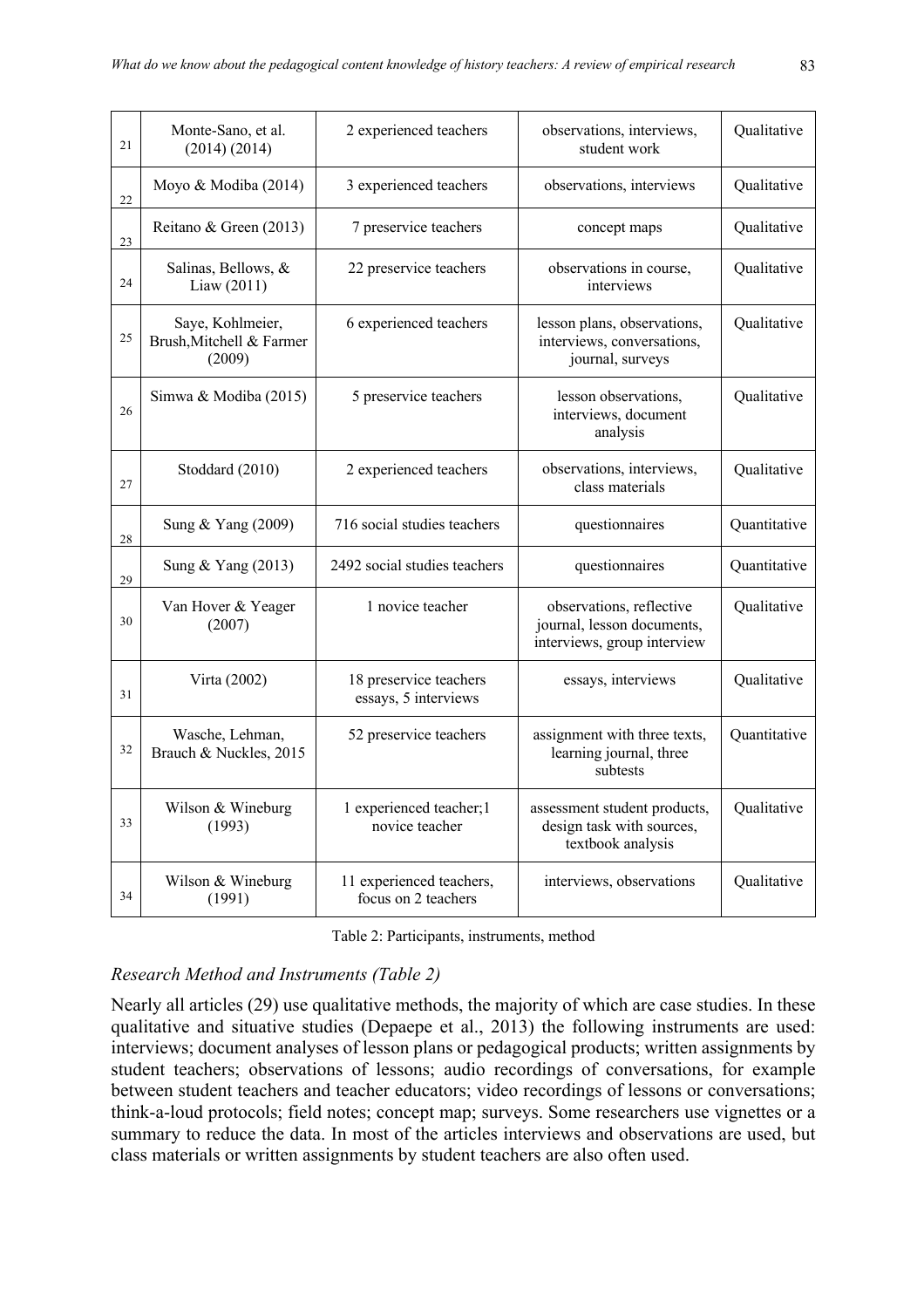One example of an instrument is the card sorting task of Harris and Bain (2011) which asks history teachers to structure events from world history. This instrument is interesting because it compels the teachers to make their PCK (*knowledge of instructional strategies*) visible and enables a comparison between experienced and inexperienced world history teachers. The experienced teachers constructed concept maps with multiple and more fluid connections between events than the inexperienced world history teachers did. Also, the experienced teachers classified events as global, cross-regional, or regional to explain connections among these events, although they were not instructed to do so (Harris & Bain, 2011).

Only three articles use quantitative methods (Sun & Yang, 2009; Sun & Yang, 2013; Wäschle, Lehman, Brauch, & Nückles, 2015), representing the cognitive perspective on PCK (assuming PCK can be measured independently from the context in which it is used). In the quantitative studies, surveys and analyses of student products are used. Two articles relate student outcomes to teacher knowledge and use qualitative as well as quantitative methods (De La Paz, Malkus, Monte-Sano& Montanaro, 2011; Duffield et al., 2013). In these two articles the cognitive and situated perspective are combined, because PCK is captured and measured in a specific context. The student outcomes are analysed and connected to the professional development of their teachers. For example, De La Paz and colleagues (2011) examined 45 experienced teachers and 2084 students through logs, observations, student work, and questionnaires. The authors draw conclusions about the relationship between teachers' PCK (*knowledge of instructional strategies*) and the performance of the students. Their findings show that fifth and eleventh grade students, whose teachers were involved in ongoing networking activities on working with primary documents for at least 30 hours in one year, improved their written responses to document-based questions. A large-scale project such as this is rare in the field of PCK and history (see Table 2).

#### *PCK development*

In 20 of the 34 reviewed articles, the authors examine PCK development (see Table 3). In most cases it is the type of PCK development resulting from an intervention (e.g., a PCK course) or a context that functions as an intervention (e.g., a curriculum innovation). In terms of specific sources that are related to PCK development, our results show that teaching experience, PCK courses, and content knowledge are the main sources for PCK development of history teachers according to the authors of the reviewed articles.

Some authors draw attention to the influence of students. Teachers adjust their lessons or an entire new curriculum to the capabilities of their students and develop and adjust their PCK accordingly (Klein, 2010; Ledman, 2015; Leinhardt et al., 1994; Monte-Sano, De La Paz, & Felton, 2014). For example, Monte-Sano and colleagues (2014) show that teachers' adaptations to a disciplinary literacy curriculum were driven by their desire to fit the curriculum to students' needs. The two teachers in their research continuously reflected on what was working for their students; when they found that students were struggling, they made changes to help those students reach the curricular goals (Monte-Sano et al., 2014). This could be conceived as part of the PCK source experience. However, in the cases mentioned above, the interaction with the students is not part of this PCK source experience but the direct source of PCK development. Thus, in our perspective the interaction with the students can be regarded as an additional source for PCK development.

The reviewed articles describe all PCK sources regarding novices (i.e. all sources of the Evens inventory). However, in the case of the experienced teachers, not all PCK sources seem relevant (only teaching experience; PCK courses; content knowledge; contact with cooperating colleagues, and interaction with the students are relevant). Only one of the articles on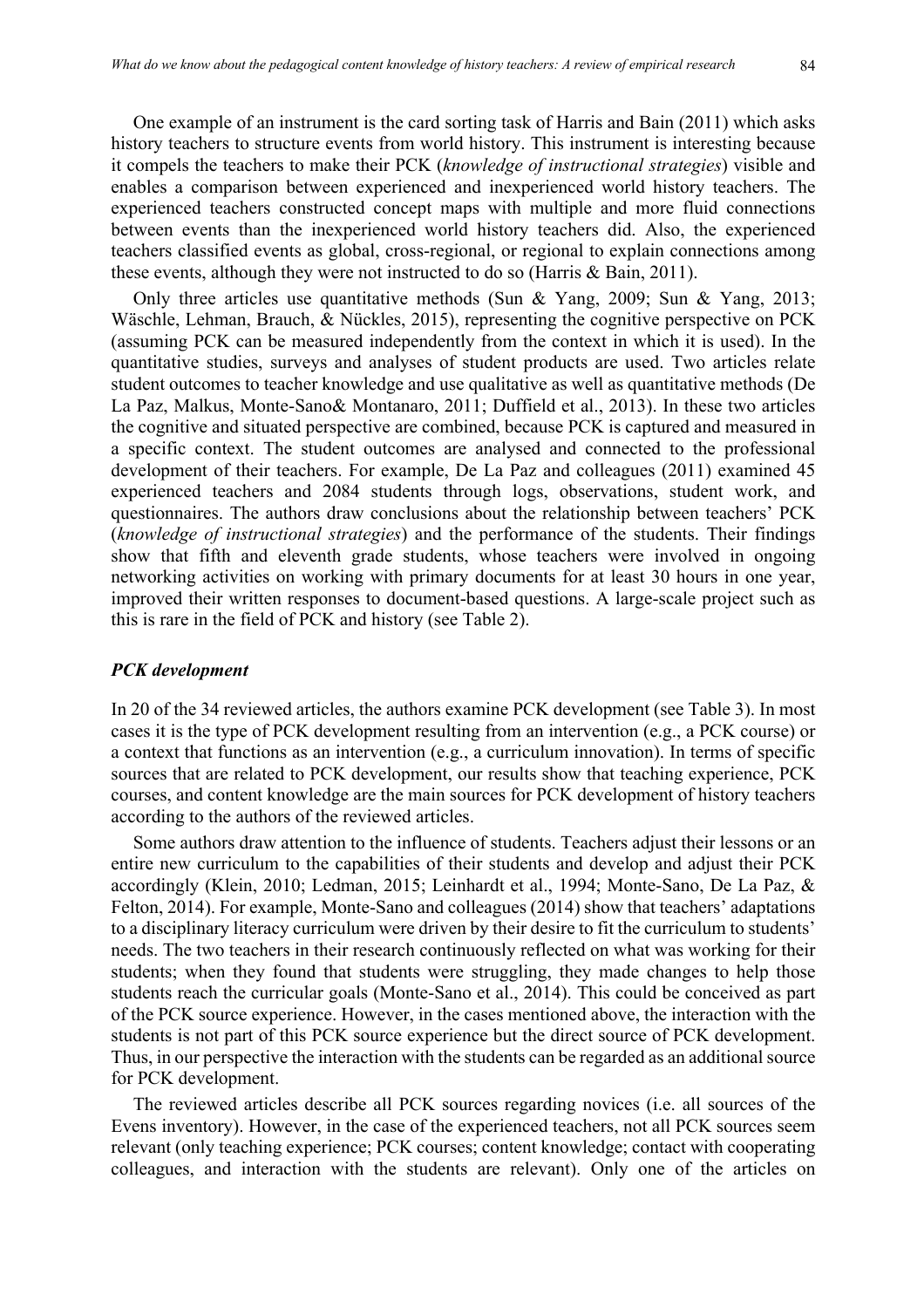experienced teachers<sup>2</sup> suggests that contact with cooperating colleagues is a PCK source for experienced teachers (Saye, Kohlmeier, Brush, Mitchell & Farmer, 2009, p.6). This can be regarded an indication that PCK development works differently for experienced teachers than for novice teachers.

|                                                           | <b>Experience</b> | <b>PCK</b><br>Course | $\mathbf C$<br>$\bf K$ | Past<br>experiences       | <b>Contact and</b><br>cooperation | Reflection | <b>Students</b> | Intervention         |
|-----------------------------------------------------------|-------------------|----------------------|------------------------|---------------------------|-----------------------------------|------------|-----------------|----------------------|
|                                                           |                   |                      |                        |                           |                                   |            |                 |                      |
| Achinstein &<br>Fogo (2014)                               |                   | $\mathbf X$          |                        |                           |                                   |            |                 | X                    |
| <b>Baron</b> (2013)                                       |                   | $\mathbf X$          |                        |                           |                                   |            |                 | X                    |
| Burn (2007)                                               |                   | $\mathbf X$          |                        | $\boldsymbol{\mathrm{X}}$ | $\mathbf X$                       |            |                 | Context <sup>a</sup> |
| Cunningham<br>(2007)                                      |                   |                      |                        |                           |                                   |            |                 |                      |
| DeLaPaz,<br>Malkus,<br>MonteSano &<br>Montanaro<br>(2011) |                   | $\mathbf X$          |                        |                           |                                   |            |                 | $\mathbf X$          |
| Duffield,<br>Wageman &<br>Hodge (2013)                    |                   | X                    |                        |                           |                                   |            |                 | X                    |
| Evans (1990)                                              |                   |                      |                        |                           |                                   |            |                 |                      |
| Fehn &<br>Koeppen (1998)                                  |                   |                      |                        |                           | $\mathbf X$                       |            |                 | $\mathbf X$          |
| Fogo (2014)                                               |                   |                      |                        |                           |                                   |            |                 |                      |
| Gudmundsdottir<br>& Shulman<br>(1987)                     | $\mathbf X$       |                      |                        |                           |                                   |            |                 |                      |
| Harris & Bain<br>(2011)                                   | $\mathbf X$       |                      |                        |                           |                                   |            |                 |                      |
| Harris & Girard<br>(2014)                                 | $\mathbf X$       |                      |                        |                           |                                   |            |                 |                      |
| Klein (2010)                                              |                   |                      |                        |                           |                                   |            | $\mathbf X$     |                      |
| Ledman (2015)                                             | X                 |                      |                        |                           |                                   |            | $\mathbf X$     | Context <sup>a</sup> |
| Leinhardt &<br>Stainton (1994)                            | $\mathbf X$       |                      |                        |                           |                                   |            | $\mathbf X$     |                      |
| Martell (2014)                                            | $\mathbf X$       |                      |                        | $\mathbf X$               |                                   |            |                 | Context <sup>a</sup> |
| McCrum (2013)                                             |                   |                      | $\mathbf X$            |                           |                                   |            |                 | Context <sup>a</sup> |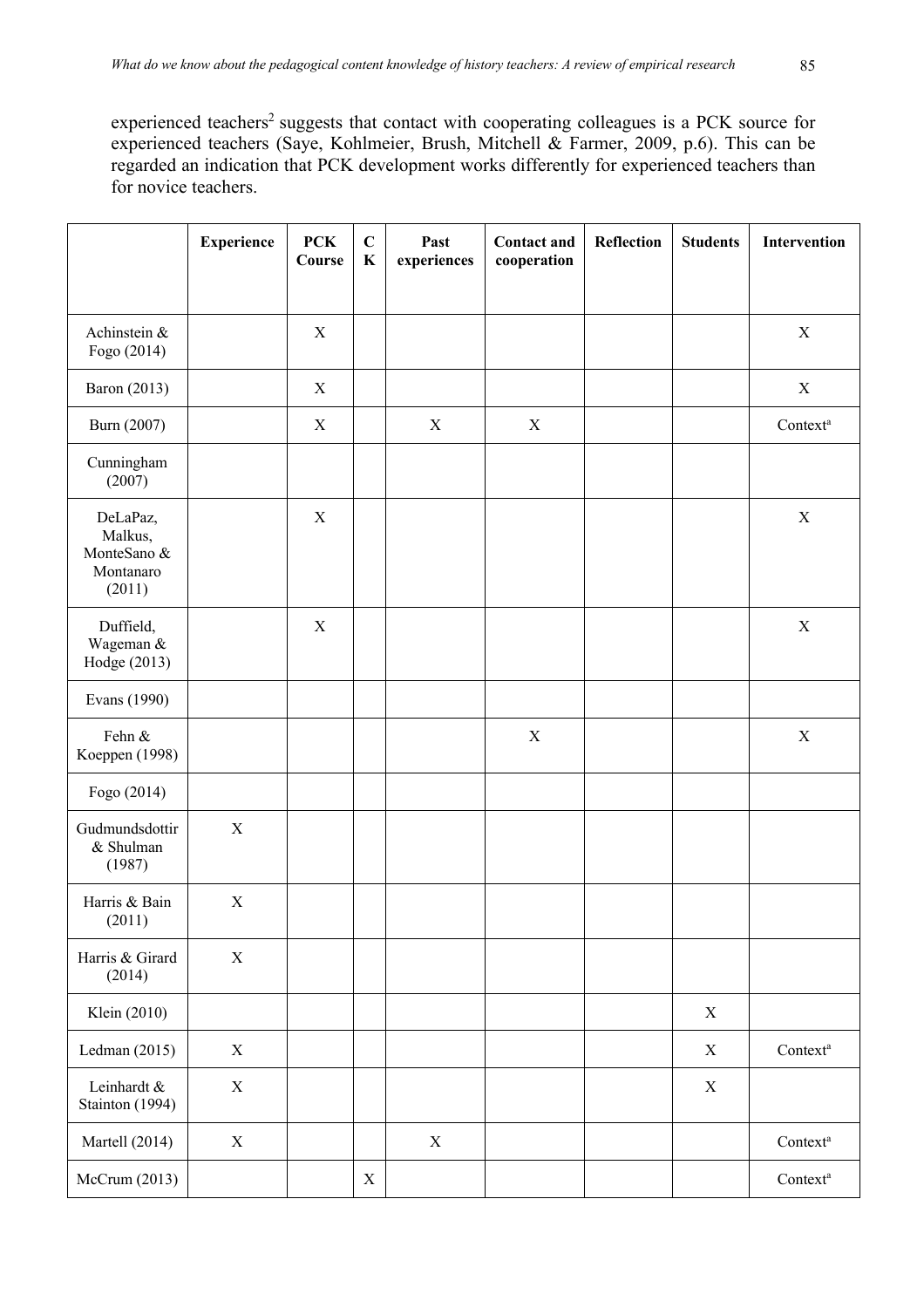| Monte-Sano<br>(2011)                                         |             | $\mathbf X$ | $\mathbf X$ | $\mathbf X$ | $\mathbf X$ |             |             |             |
|--------------------------------------------------------------|-------------|-------------|-------------|-------------|-------------|-------------|-------------|-------------|
| Monte-Sano &<br><b>Budano</b> (2013)                         |             | X           | $\mathbf X$ |             | $\mathbf X$ | $\mathbf X$ |             |             |
| Monte-Sano&<br>Cochran (2009)                                |             | $\mathbf X$ | $\mathbf X$ | $\mathbf X$ | $\mathbf X$ |             |             |             |
| Monte-Sano, De<br>la Paz & Felton<br>(2014)                  | $\mathbf X$ |             |             |             |             |             | $\mathbf X$ | $\mathbf X$ |
| Moyo &<br>Modiba (2014)                                      | $\mathbf X$ | $\mathbf X$ |             |             |             |             |             | $\mathbf X$ |
| Reitano &<br>Green (2013)                                    |             | $\mathbf X$ |             |             |             |             |             |             |
| Salinas,<br>Bellows, &<br>Liaw (2011)                        |             |             | $\mathbf X$ |             |             |             |             | $\mathbf X$ |
| Saye,<br>Kohlmeier,<br>Brush, Mitchell<br>& Farmer<br>(2009) | $\mathbf X$ |             |             | $\mathbf X$ |             |             |             | $\mathbf X$ |
| Simwa &<br>Modiba (2015)                                     |             | X           |             |             |             |             |             | $\mathbf X$ |
| Stoddard (2010)                                              |             |             | $\mathbf X$ |             |             |             |             |             |
| Sung & Yang<br>(2009)                                        |             |             | $\mathbf X$ |             |             |             |             |             |
| Sung & Yang<br>(2013)                                        |             |             | $\mathbf X$ |             |             |             |             |             |
| Van Hover &<br>Yeager, (2007)                                |             |             |             |             |             |             |             |             |
| Virta (2002)                                                 |             |             |             | $\mathbf X$ |             |             |             |             |
| Waschle,<br>Lehman, Brauch<br>& Nuckles<br>(2015)            |             | $\mathbf X$ |             |             |             |             |             |             |
| Wilson<br>&Wineburg(199<br>3)                                |             |             |             |             |             |             |             |             |
| Wison $\&$<br>Wineburg<br>(1991)                             | $\mathbf X$ |             | $\mathbf X$ |             |             |             |             |             |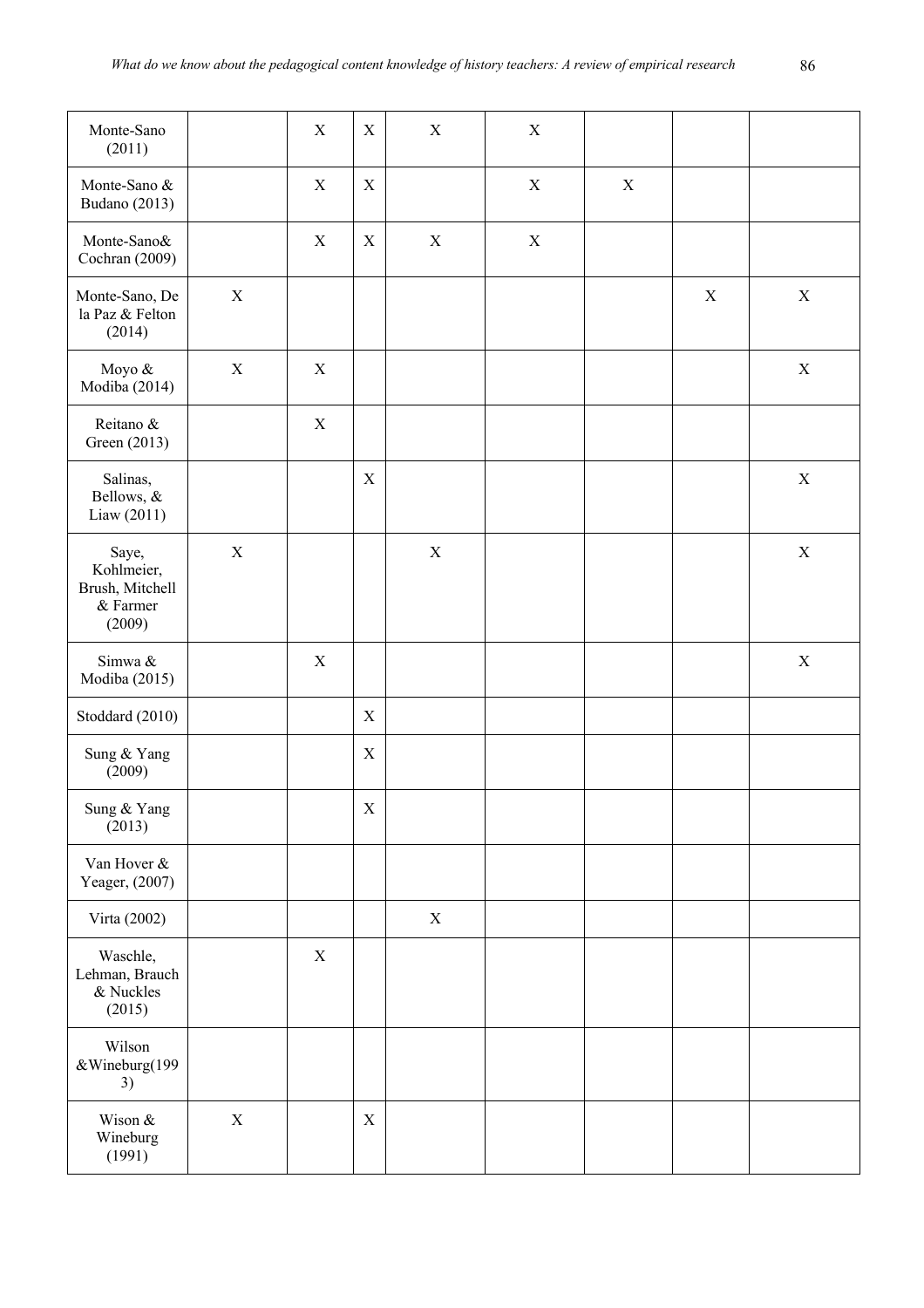Table 3: Sources of PCK development<sup>3</sup>

## **Conclusion and Discussion**

Emerging PCK research in domains outside science education can inform our understanding of PCK and PCK development. We conducted a systematic literature review to document the status quo of research on PCK of history teachers in secondary education. Most research on PCK and history teachers has been conducted by American researchers after 2007. Our first research question concerned *the conceptualization of PCK in empirical educational research on history teachers in secondary education*.

Most research on history teachers analyzes PCK about disciplinary strategies. These researchers use different concepts such as historical reasoning; historical thinking; documentbased analysis, and disciplinary literacy. The variety in disciplinary concepts makes it harder to characterize and analyze the research in this review. Currently, researchers and teachers have reached a broad consensus regarding the importance of learning disciplinary strategies for students (Wansink, 2017). However, there seems to be less consensus on the teaching of disciplinary strategies. History teaching would benefit from describing concrete examples of PCK about disciplinary strategies. It would be helpful when researchers in the domain of history use the concept of PCK and, therefore, make it possible to link to the PCK research in other domains.

Most articles mainly relate PCK to the PCK element (1) *knowledge of instructional strategies* (one of the two key elements in Shulman's original concept). The other key element, (2) *knowledge of students' understanding*, is less frequently addressed. That is remarkable since (1) *knowledge of instructional strategies* and (2) *knowledge of students' understanding* are widely considered to be the core elements of PCK. Moreover, knowledge of assessment is almost non-existent in the reviewed articles, although assessment is a crucial part of the educational process. That is why Tamir (1988) and Magnusson and colleagues (1999) added this PCK element.

All PCK elements of the Magnusson model seem prerequisites for effective teaching (Kind, 2015). Unfortunately, not all PCK elements are used in the articles on PCK and history teaching. In contrast, we would like to argue that it is important to use and connect all the five PCK elements and not to exclude any (Tuithof, 2017). Using all the five PCK elements could inform teacher educators and researchers better. Instead of viewing PCK as a toolkit of good teaching tricks, it can be seen as a rich repertoire that is based on knowledge of the students and is linked to teaching orientation. Four articles cover four out of five PCK elements (except knowledge of assessment) and show the connection between these PCK elements. These four case-studies provide interesting perspectives on the influence of the goals of the teachers (related to PCK element (5) *teacher orientation*), the context of the school, the interaction with the students, and the insight that experienced teachers could still be learners when it comes to disciplinary strategies (Burn, 2007; Van Hover & Yeager, 2007; Ledman, 2015; Monte-Sano & Budano, 2013).

Monte-Sano and Budano (2013) are also the only authors who formulated subject related components of PCK. We would have expected more subject related elaborations, since PCK is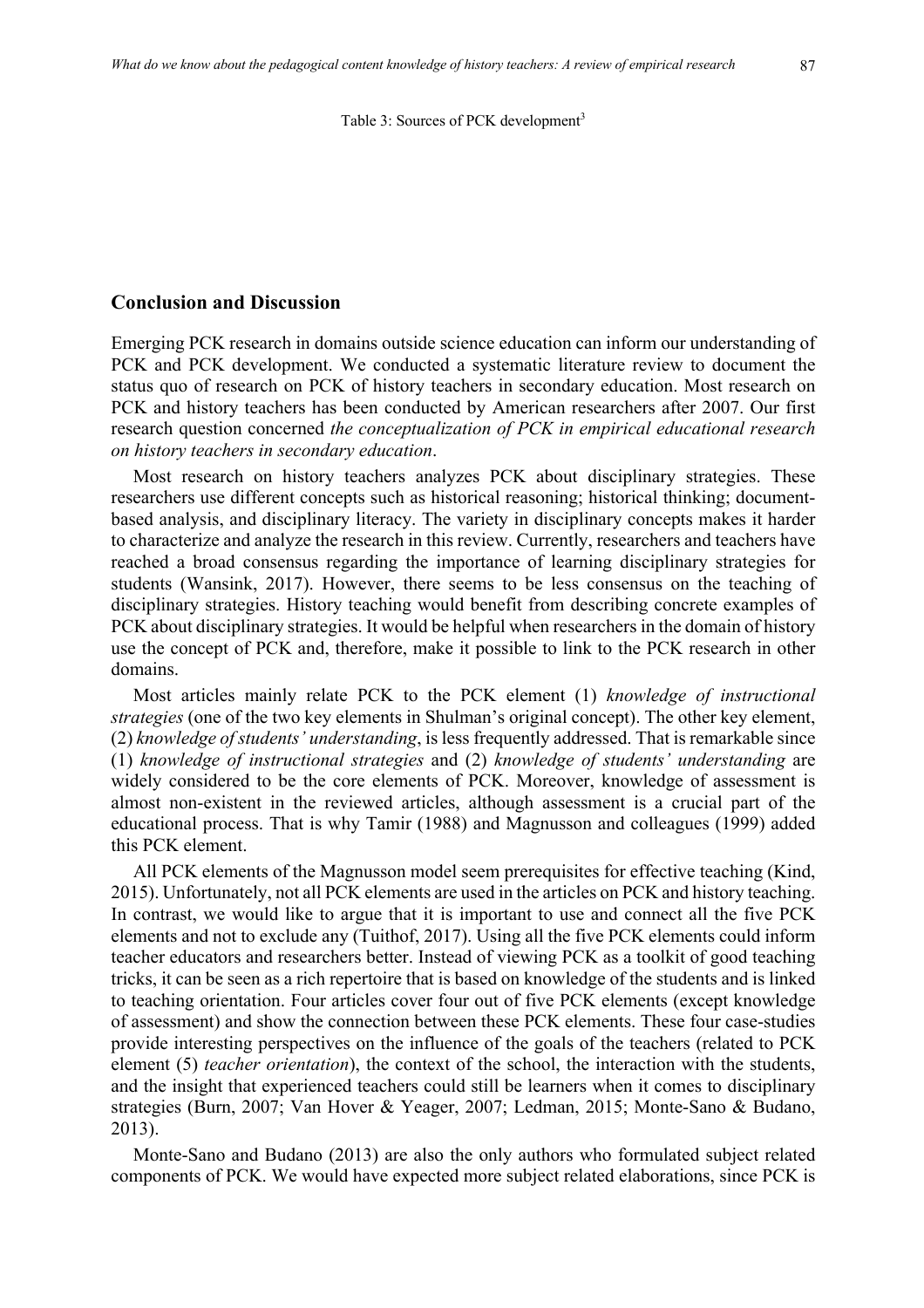highly content related. On the other hand, the use of general models does of course enable comparisons across domains.

Our second research question asked *how PCK is operationalized in empirical educational research on history teachers in secondary education.* Only three articles use a quantitative method and two articles use mixed methods. All other 29 articles use qualitative methods: a case study, interviews and observations, as well as class materials or written assignments by student teachers.

PCK research on science and mathematics teachers appears to contain more variety in topics, instruments, design, and methods. The percentage of studies using a cognitive perspective and quantitative research methods, as described by Depaepe and colleagues (2013), is growing in the science domain, but studies taking this perspective are hardly present in the PCK research on history teachers (see last column of Table 2). As Depaepe and colleagues (2013) demonstrate, the cognitive perspective has provided empirical evidence for the positive connection between PCK and student learning outcomes. However, because of its contextual focus, the situated perspective is more appropriate for understanding what happens in the classroom and what really matters in teaching (Depaepe et al., 2013). Therefore, it seems worthwhile to use variation in instruments, designs, and methods, because this could provide more knowledge about PCK and its development.

Although the size of PCK research on history teachers is small in comparison to research on science and mathematics teachers, it is truly diverse in one respect: more articles examine the PCK of experienced teachers while research on science teachers focusses more on novice or student teachers.

Our third research question asked *what sources are related to PCK development*. Our findings support the distinction of the six sources of PCK proposed by Evens and colleagues (2015). The articles we reviewed mainly discuss teaching experience, PCK courses, and content knowledge as sources of PCK. Some authors call our attention to the influence of the students on the development of PCK (Ledman, 2015; Leinhardt et al., 1994; Monte-Sano et al., 2014). In our view, this particular source could also be seen as an additional source of PCK development; therefore, we add it as a potential source for the development of experienced history teachers' PCK. The reviewed articles describe different sources for the PCK development of experienced teachers and beginning teachers, suggesting that PCK development might work differently for experienced teachers than for novice teachers. The articles about novice history teachers do mention the PCK sources past experiences and reflection whereas the articles about the PCK development of experienced teachers do not. Recent research by Jansen in de Wal (2016) suggests that, in general, experienced teachers tend to reflect less than novices. Researchers and teacher educators could take the differences between novices and experienced teachers into consideration when designing teacher training and future PCK studies. PCK should not only be seen as a toolkit of good teaching tricks but as a rich repertoire that is based on knowledge of the students and is linked to a specific teaching orientation. Novices do not connect the several PCK elements yet. In order to do so and to develop a rich PCK, they need to obtain knowledge on all the separate PCK elements (Tuithof, 2017).

We have to take into account that the results of our review might be limited or biased because of our selection criteria. First, we excluded book chapters and conference papers from our dataset and only included articles reporting about empirical studies. Therefore, we might have missed the more conceptual and theoretical studies. Second, our decision to include only journals in English may have influenced our finding that the majority of the PCK articles were written in the USA. Third, we decided to work with the five PCK elements of Magnusson in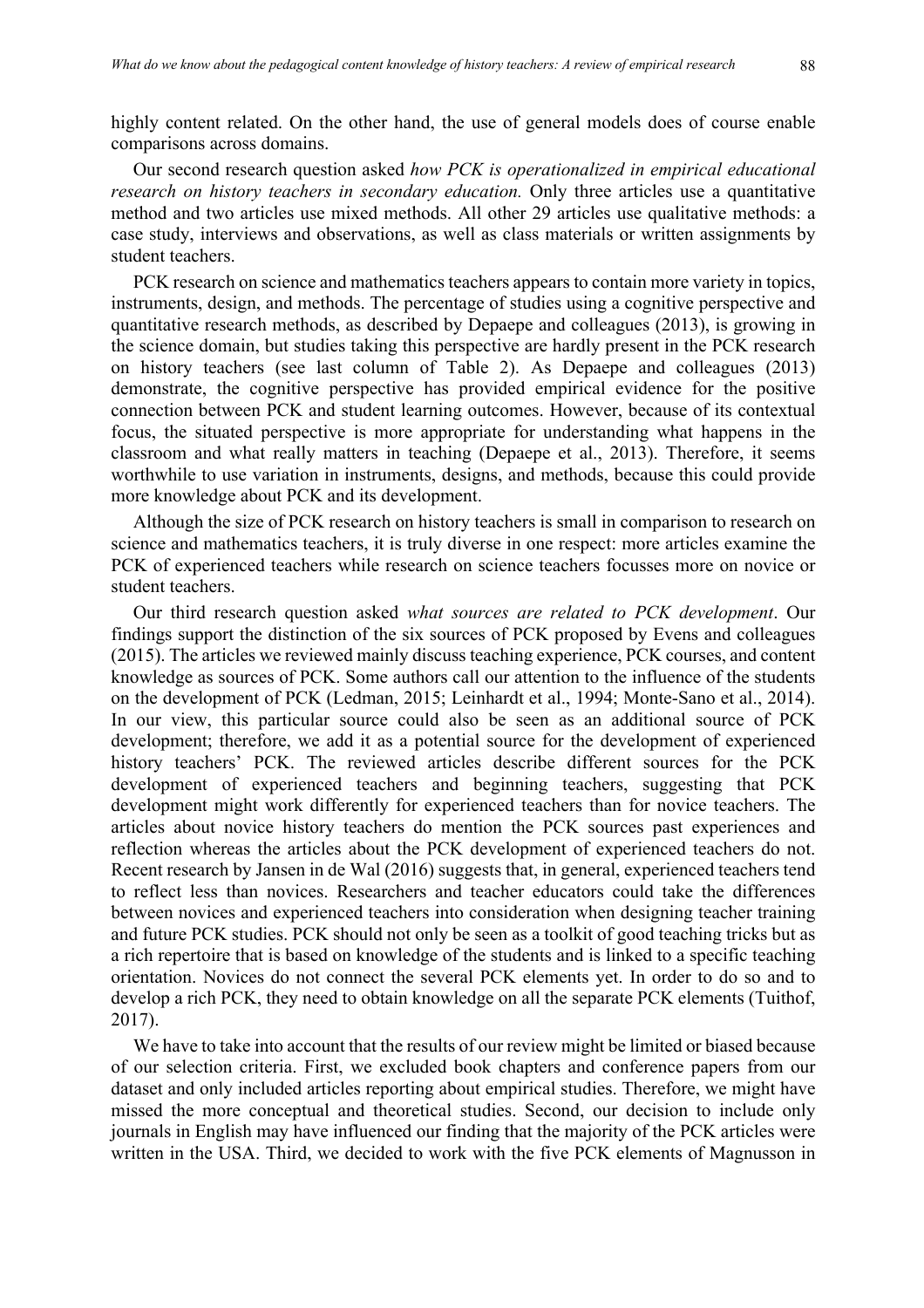our selection of the articles and also selected articles that did not have a clear conceptualization of PCK. Our goal was to broaden our scope on the PCK of history teachers.

Summarizing, PCK is rarely conceptualized in empirical research on history teachers and most research that does use PCK is qualitative, very specific, and often based on a small group of participants. Because this kind of research is so context specific, it is difficult to generate general conclusions regarding PCK and history. However, if we do execute large scale research, it might capture or measure PCK out of context at the risk of neglecting the strong context specific nature of PCK in that case. In order to reduce this tension, we want to recommend and advocate the use of the Content Representation-format of Loughran and colleagues (2006). It is used in professionalization programmes for teachers and in PCK research. The CoRe questionnaire has also been used by several science education teachers and researchers on relatively large samples (Bertram, 2012; Bertram & Loughran, 2012; Kind, 2009; Loughran & Nilsson, 2012; Nilsson, 2008). The CoRe questionnaire captures PCK by asking several questions about teachers' goals, examples and instructional strategies. The CoRe questionnaire could be used for making visible the PCK of a topic or a first-order concept or a second-order concepts. In the research of the first author, the CoRe questionnaire is used to describe concrete examples of the PCK of history teachers. It is an interesting example of an instrument that integrates the situative and cognitive perspectives and, thus, values the context specific character of PCK and also provides researchers with the opportunity to generate more general knowledge about PCK (Tuithof, 2017). The CoRe questionnaire could also be used in professionalization programmes and in teacher training to make PCK visible. Finally, we would advocate the use of the concept PCK and the five PCK elements of Magnusson et al. (1999) in research and teacher training of history teachers.

#### **References**

Achinstein, B., & Fogo, B. (2015). Mentoring novices' teaching of historical

- reasoning: Opportunities for pedagogical content knowledge development through mentorfacilitated practice. *Teaching and Teacher Education, 45,* 45-58. doi:10.1016/j.tate.2014.09.002
- Ball, D. L., Thames, M. H., & Phelps, G. (2008). Content knowledge for teaching what makes it special? *Journal of teacher education*, *59*, 389-407. doi:10.1177/0022487108324554
- Baron, C. (2013). Using inquiry-based instruction to encourage teachers' historical thinking at historic sites. *Teaching and Teacher Education, 35,* 157-169. doi:10.1016/j.tate.2013.06.008
- Barton, K. C., & Levstik, L. S. (2003). Why don't more history teachers engage students in interpretation? *Social Education, 67*, 358-358.
- Barton, K. C., & Levstik, L. S. (2004). Teacher education and the purposes of history. In K.C. Barton & L.S. Levstik (Ed.), *Teaching history for the common good* (pp. 244-265). Mahwah, NJ: Lawrence Erlbaum Associates.
- Bertram, A. (2012). Getting in touch with your PCK: A look into discovering and revealing science teachers' hidden expert knowledge. *Teaching Science, 58*, 18-26.
- Bertram, A., & Loughran, J. (2012). Science teachers' views on CoRes and PaP-eRs as a framework for articulating and developing pedagogical content knowledge. *Research in Science Education, 42*, 1027-1047.doi:10.1007/s11165-011-9227-4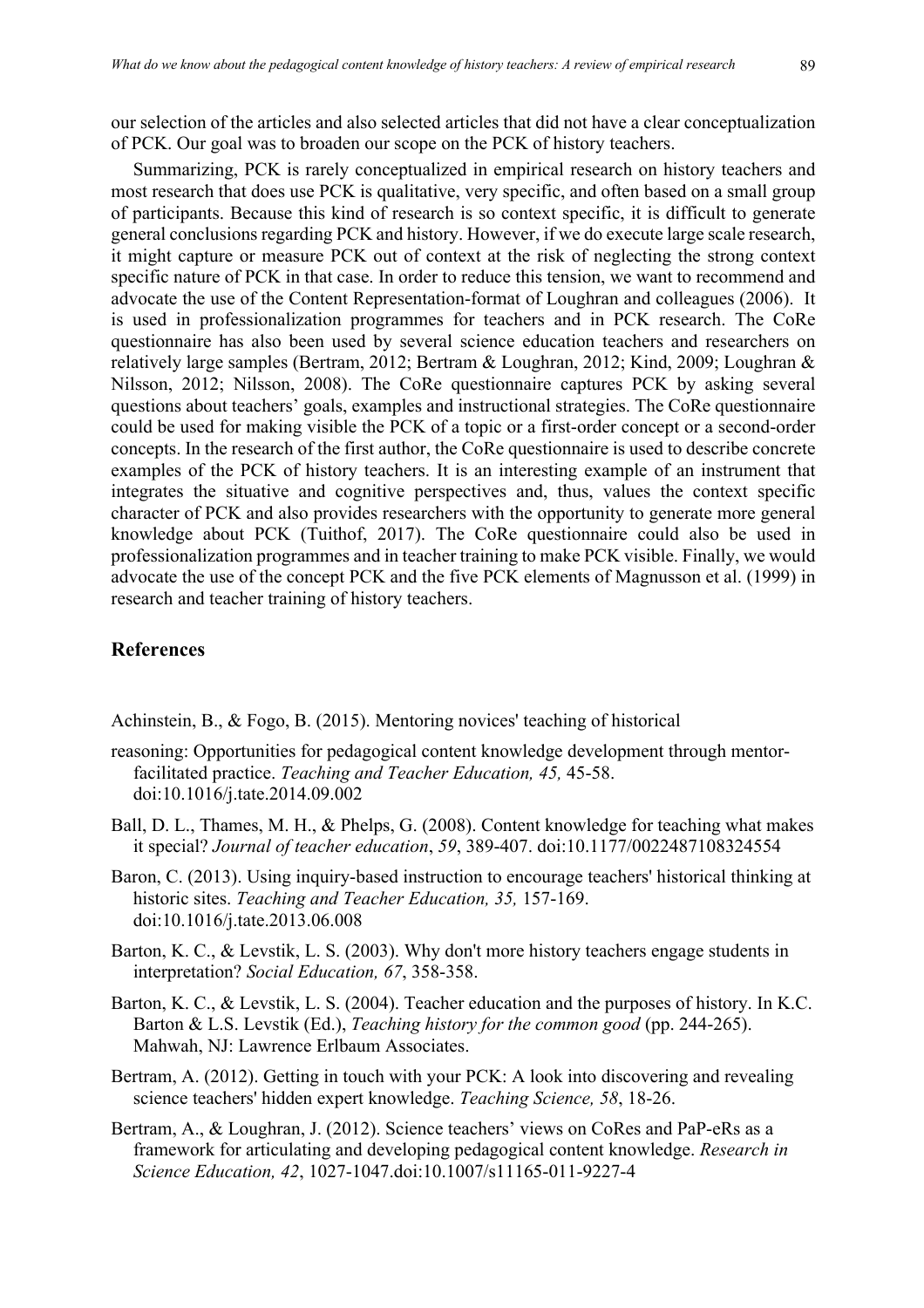- Burn, K. (2007). Professional knowledge and identity in a contested discipline: Challenges for student teachers and teacher educators. *Oxford Review of Education, 33*, 445-467. doi:10.1080/03054980701450886
- Calderhead, J. (1996). Teachers: Beliefs and knowledge. In D. Berliner & R. Calfee (Eds.), *Handbook of Educational Psychology* (pp. 709-725). New York: Macmillan.
- Cunningham, D. L. (2007). Understanding pedagogical Reasoning in history teaching through the case of cultivating historical empathy. *Theory & Research in Social Education, 35*, 592-630. doi:10.1080/00933104.2007.10473352
- De La Paz, S., Malkus, N., Monte-Sano, C., & Montanaro, E.(2011).Evaluating American History Teachers' Professional Development: Effects on Student Learning. *Theory & Research in Social Education, 39,* 494-540. doi:10.1080/00933104.2011.10473465
- Depaepe, F., Verschaffel, L., & Kelchtermans, G. (2013). Pedagogical content knowledge: A systematic review of the way in which the concept has pervaded mathematics educational research. *Teaching and Teacher Education, 34*, 12-25. doi:10.1016/j.tate.2013.03.001
- Duffield, S., Wageman, J., & Hodge, A. (2013). Examining how professional development impacted teachers and students of U.S. history courses. *The Journal of Social Studies Research, 37,* 85-96. doi:10.1016/j.jssr.2013.03.002
- Evans, R.W. (1990). Teacher conceptions of history revisited: Ideology, curriculum, *Theory and Research in Social Education, 28*, 101-138.doi:1.1080/00933104.1990.10505608
- Evens, M., Elen, J., & Depaepe, F. (2015). Developing pedagogical content knowledge: Lessons learned from intervention studies. *Education Research International, 2015,*1-23. http://dx.doi.org/10.1155/2015/790417
- Evens, M., Elen, J., & Depaepe, F. (2016). Pedagogical content knowledge in the context of foreign and second language teaching: A review of the research literature. *Porta Linguarum*, *26*, 187-200.
- Fehn, B., & Koeppen, K. E. (1998). Intensive document-based instruction in a social studies methods course and student teachers' attitudes and practice in subsequent field experiences. *Theory and Research in Social Education, 37,* 461-481. doi:10.1080/00933104.1998.10505861
- Fogo, B. (2014). Core practices for teaching history: The results of a delphi panel survey. *Theory and Research in Social Education, 42*, 151-196. doi:10.1080/00933104.2014.902781
- Friedrichsen, P. (2015). My PCK trajectory: A purple book prompts new questions. In A. Berry, P. Friedrichsen, & J. Loughran (Eds.). (2015). *Re-examining pedagogical content knowledge in science education* (pp. 147-161). New York: Routledge.
- Gess-Newsome, J. (2015). A model of teacher professional knowledge and skill including PCK. In A. Berry, P. Friedrichsen, & J. Loughran (Eds.). *Re-examining pedagogical content knowledge in science education* (pp. 28-42). New York and London: Routledge.
- Grossman, P. L. (1990). *The making of a teacher: Teacher knowledge and teacher education.*  New York: Teachers College Press.
- Gudmundsdottir, S., & Shulman, L. (1987). Pedagogical content knowledge in social studies. *Scandinavian Journal of Educational Research, 31*, 59-70. doi:10.1080/0031383870310201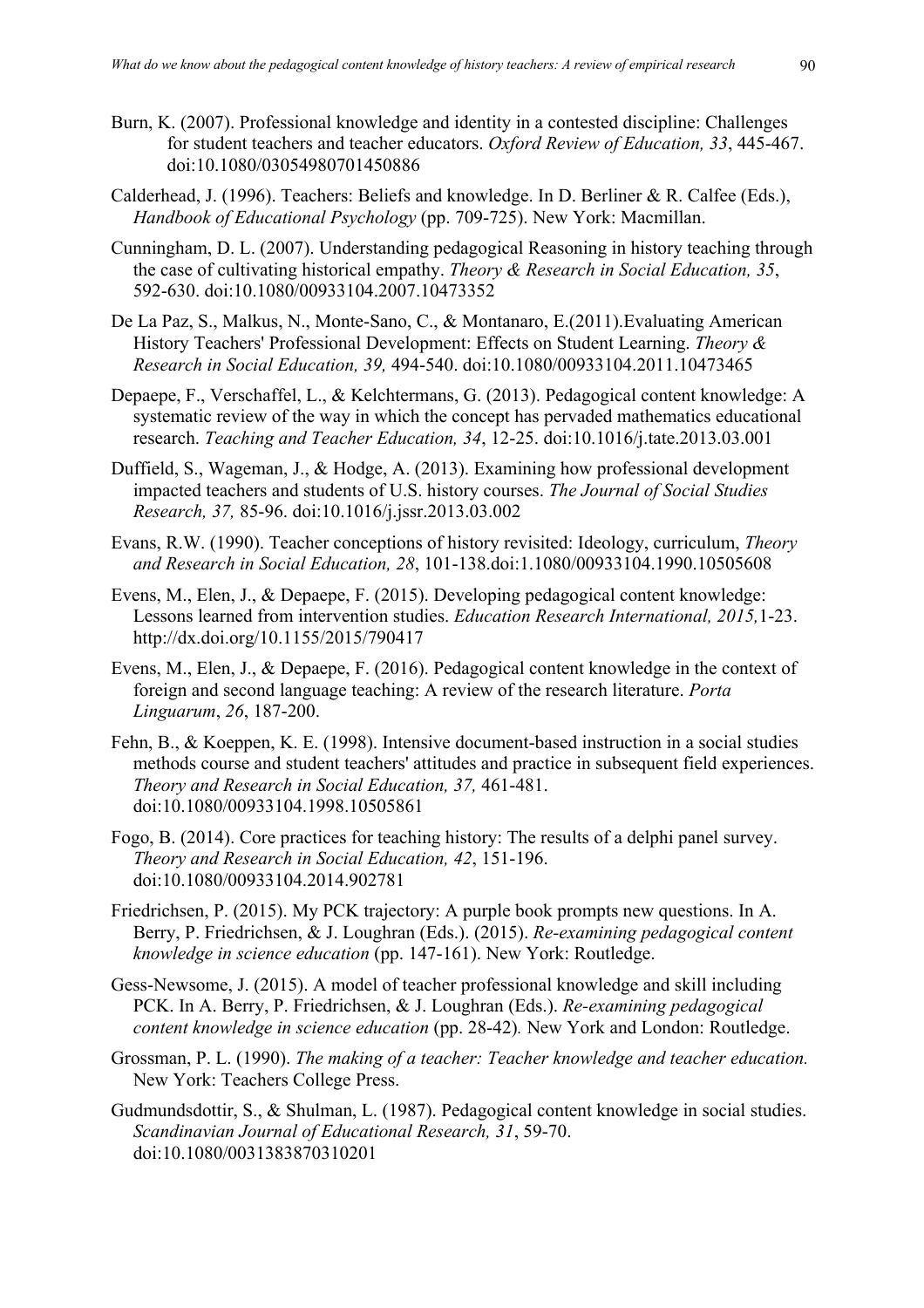- Harris, L., & Bain, R. (2011). Pedagogical content knowledge for world history teachers: What is it? How might prospective teachers develop It? *The Social Studies, 102,* 9-17. doi:10.1080/00377996.2011.532724
- Harris, L. M., & Girard, B. (2014). Instructional significance for teaching history: A preliminary framework. *The Journal of Social Studies Research*, *38*, 215-225. doi:10.1016/j.jssr.2014.02.003
- Henze, I., & Van Driel, J. (2015). Toward a more comprehensive way to capture PCK in its complexity. In A. Berry, P. Friedrichsen, & J. Loughran (Eds.). *Re-examining pedagogical content knowledge in science education* (pp. 28-42). New York and London: Routledge.
- Henze, I., Van Driel, J., & Verloop, N. (2008). Development of experienced science teachers' pedagogical content knowledge of models of the solar system and the universe. *International Journal of Science Education, 30*, 1321-1342. doi:10.1080/09500690802187017
- Jansen in de Wal, J. (2016) Secondary school teachers' motivation for professional learning (proefschrift). Heerlen: Open Universiteit
- Kind, V. (2009). Pedagogical content knowledge in science education: Perspectives and potential for progress. *Studies in Science Education, 45*, 169. doi:10.1080/03057260903142285
- Klein, S. R. E. (2010). Teaching history in the Netherlands: Teachers' experiences of a plurality of perspectives. *Curriculum Inquiry, 40*, 614-634. doi:10.1111/j.1467- 873X.2010.00514.x
- Kunter, M., Klusmann, U., Baumert, J., Richter, D., Voss, T., & Hachfeld, A. (2013). Professional competence of teachers: Effects on instructional quality and student development. *Journal of Educational Psychology, 105*, 805. doi:10.1037/a0032583
- Ledman, K. (2015). Navigating historical thinking in a vocational setting: teachers interpreting a history curriculum for students in vocational secondary education. *Journal of Curriculum Studies, 57,* 77.93. doi:10.1080/00220272.2014.984766
- Lee, P. (2005). Putting principles into practice: Understanding history. In M.S. Donovan & J.D. Bransford (Eds.), *How students learn: History, mathematics, and science in the classroom* (pp. 31-78). Washington, D.C.: The National Academies Press.
- Lee, E., & Luft, J. A. (2008). Experienced secondary science teachers' representation of pedagogical content knowledge. *International Journal of Science Education, 30*, 1343- 1363. doi:10.1080/09500690802187058
- Leinhardt, G., & Stainton, C., & Virji, S. M. (1994). A Sense of History. *Educational Psychologist,29*, 79-88. doi:10.1207/s15326985ep2902\_3
- Loughran, J., Berry, A., & Mulhall, P. (2006). *Understanding and developing science teachers pedagogical content knowledge.* Rotterdam: Sense Publishers.
- Loughran, J., & Nilsson, P. (2012). Exploring the development of pre-service science elementary teachers' pedagogical content knowledge. *Journal of Science Teacher Education, 23*, 699-721. doi:10.1007/s10972-011-9239-y
- Magnusson, S., Krajcik, J., & Borko, H. (1999). Nature, sources, and development of pedagogical content knowledge for science teaching. In J. Gess-Newsome & N.G. Lederman (Eds.), *Examining pedagogical content knowledge: The construct and its implications for science education* (pp. 95-132). Dordrecht: Kluwer.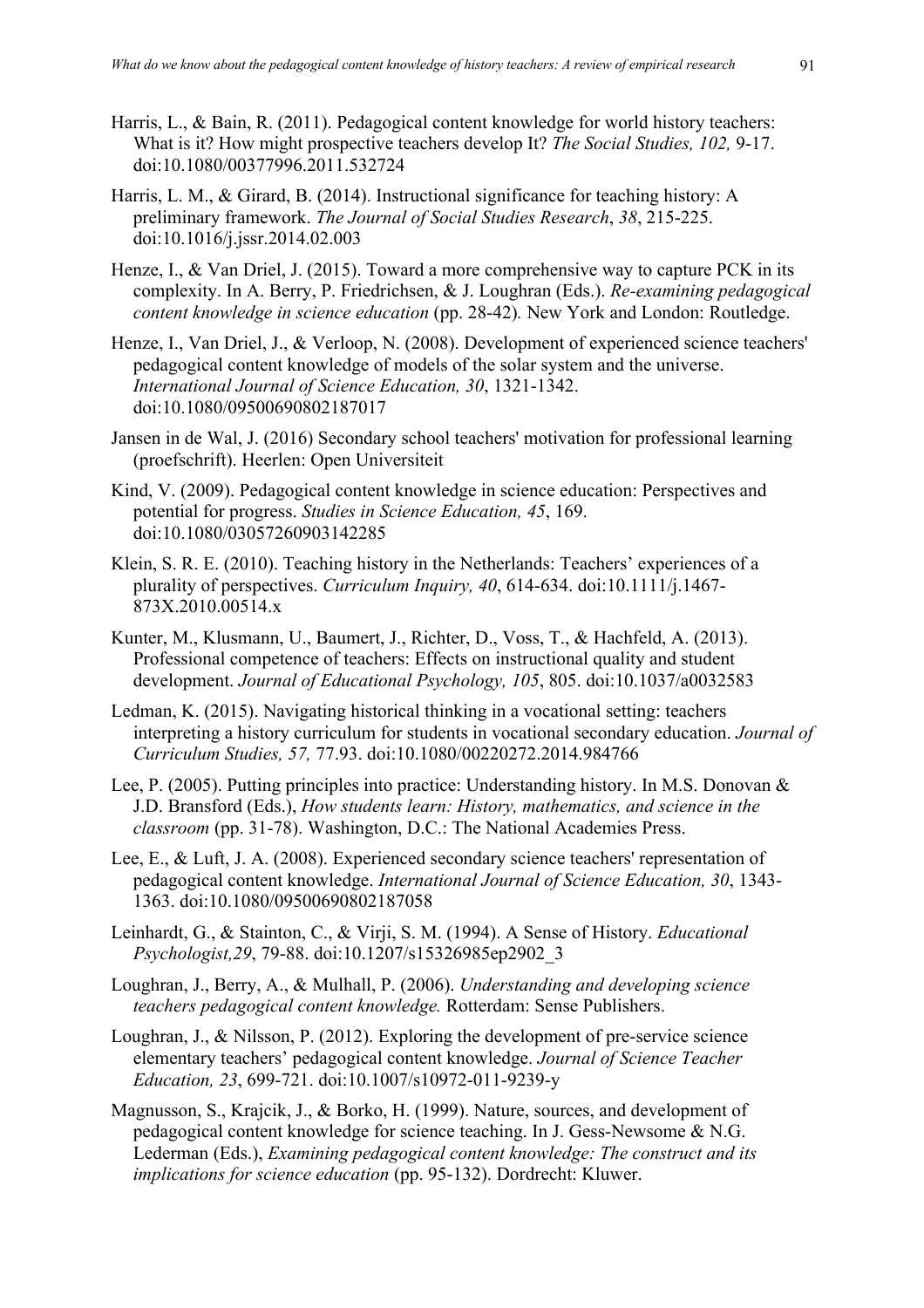- Martell, C. C. (2014). Building a constructivist practice: A longitudinal study of beginning history teachers. *The Teacher Educator*, *49*, 97-115.doi: 10.1080/08878730.2014.888252
- McCrum, E. (2013). History teachers' thinking about the nature of their subject. *Teaching and Teacher Education, 35,* 73-80. doi:10.1016/j.tate.2013.05.004
- Monte-Sano, C. (2011). Learning to open up history for students: Preservice teachers' emerging pedagogical content knowledge. *Journal of Teacher Education, 62*, 260-272. doi:10.1177/0022487110397842
- Monte-Sano, C., & Budano, C. (2013). Developing and enacting pedagogical content knowledge for teaching history: An exploration of two novice teachers' growth over three years. *Journal of the Learning Sciences, 22*, 171-211. doi:10.1080/10508406.2012.742016
- Monte-Sano, C., & Cochran, M. (2009). Attention to learners, subject, or teaching: What takes precedence as preservice candidates learn to teach historical thinking and reading? *Theory & Research in Social Education, 37*, 101-135. doi:10.1080/00933104.2009.10473389.
- Monte-Sano, C., De La Paz, S., & Felton, M. (2014). Implementing a disciplinary-literacy curriculum for US history: Learning from expert middle school teachers in diverse classrooms. *Journal of Curriculum Studies, 46,* 540-575. doi:10.1080/00220272.2014.904444
- Moyo, N., & Modiba, M. (2014). Theory and practice in in-service teacher learning: teachers' reconceptualisation of curriculum in history lessons. *Research Papers in Education*, *29*, pp. 438-456
- Nilsson, P. (2008). Teaching for Understanding: The complex nature of pedagogical content knowledge in pre‐service education. *International Journal of Science Education*, *30*, 1281– 1299. doi:10.1080/09500690802186993
- Nilsson, P., & Loughran, J. (2012). *Teaching for understanding: The complex nature of pedagogical content knowledge in pre-service education*. Halmstad, Sweden: Halmstad University.
- Park, S., & Chen, Y. (2012). Mapping out the integration of the components of pedagogical content knowledge (PCK): Examples from high school biology classrooms. *Journal of Research in Science Teaching, 49*, 922-941. doi:10.1002/tea.21022
- Reitano, P., & Green, N. C. (2013). Beginning teachers' conceptual understandings of effective history teaching: examining the change from "subject knowers" to "subject teachers". *Asia-Pacific Journal of Teacher Education*, *41*(2), 197-217.
- Salinas, C., Bellows, M. E., & Liaw, H. L. (2011). Preservice social studies teachers' historical thinking and digitized primary sources: What they use and why. *Contemporary Issues in Technology and Teacher Education*,*11*(2), 184-204.
- Saye, J. W., Kohlmeier, J., Brush, T., Mitchell, L., & Farmer, C. (2009). Using mentoring to develop professional teaching knowledge for problem-based historical inquiry. *Theory & Research in Social Education*, *37*(1), 6-41.
- Shulman, L. (1986). Those who understand: Knowledge growth in teaching. *Educational Researcher, 15*(2), 4-14. doi:10.3102/0013189X015002004
- Shulman, L. (1987). Knowledge and teaching: Foundations of the new reform. *Harvard Educational Review, 57*(1), 1-22.doi:10.17763/haer.57.1.j463w79r56455411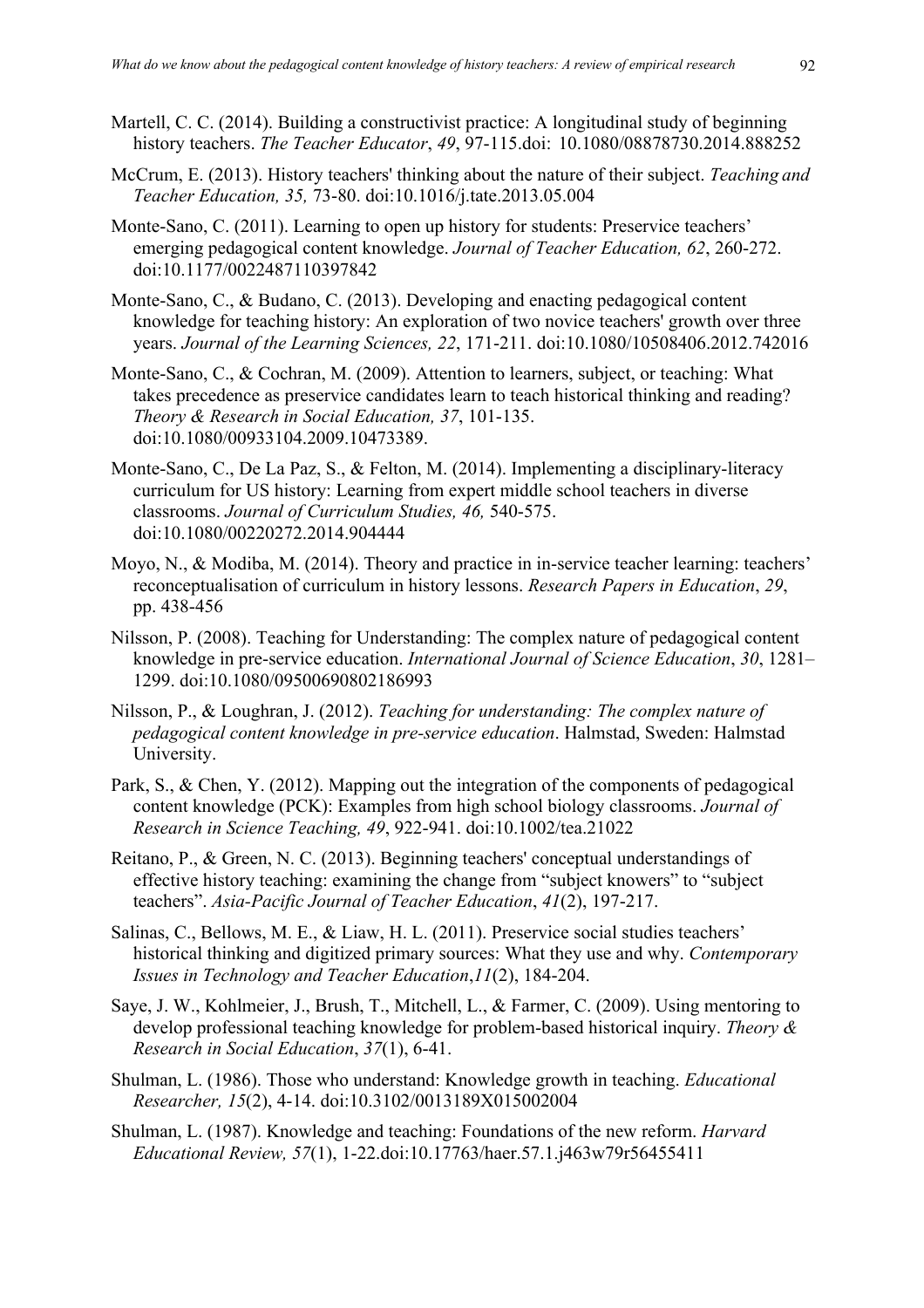- Simwa, K. L., & Modiba, M. (2015). Interrogating the lesson plan in a pre-service methods course: Evidence from a university in Kenya. *Australian Journal of Teacher Education*,*40(4)*, 12-34.. doi:10.14221/ajte.2015v40n4.2
- Stoddard, J. D. (2010). The roles of epistemology and ideology in teachers' pedagogy with historical 'media'.*Teachers and Teaching: theory and practice*,*16*(1), 153-171.
- Stoel, G. L., van Drie, J. P., & van Boxtel, C. A. M. (2015). Teaching towards historical expertise: developing a pedagogy for fostering causal reasoning in history. *Journal of Curriculum Studies, 47*(1), 49-76 DOI: 10.1080/00220272.2014.968212
- Sun, P. F., & Yang, M. L. (2009). National identity and its relationship with teachers' historical knowledge and pedagogy: the case of Taiwan. *Asia Pacific Journal of Education, 29*(2)*,* 179-194. doi:10.1080/02188790902857172
- Sun, P. F., & Yang, M. L. (2013). Exploring disciplinary background effect on social studies teachers' knowledge and pedagogy. *The Journal of Educational Research, 106*(1)*,* 77-88. doi:10.1080/00220671.2012.658453
- Tamir, P. (1988). Subject matter and related pedagogical knowledge in teacher education. *Teaching and Teacher Education, 4*(2), 99-110. doi:10.1016/0742-051X(88)90011-X
- Tuithof, H. (2017). *The characteristics of Dutch experienced history teachers' PCK in the context of a curriculum innovation*. PhD thesis, Utrecht University.
- Van Boxtel, C. & van Drie, J. (2018). Historical reasoning: Conceptualizations and educational applications. In S. A. Metzger, & L. McArthur Harris Eds.), *International Handbook of History Teaching and Learning*. New Jersey:Wiley-Blackwell.
- Van Boxtel, C., & Van Drie, J. (2013). Historical reasoning in the classroom: What does it look like and how can we enhance it? *Teaching History, 150*, 44-52
- Van Drie, J., & Van Riessen, M. (2010). Een vak dat zichzelf serieus neemt…: Vakdidactisch onderzoek in Nederland (eindelijk) in de lift [A school subject which takes itself seriously]. *Kleio, 51*, 17-21.
- Van Drie, J., & Van Boxtel, C. (2008). Historical reasoning: Towards a framework for analyzing students' reasoning about the past. *Educational Psychology Review, 20*, 87-110. doi:10.1007/s10648-007-9056-1
- Van Driel, J., & Berry, A. (2010). The teacher education knowledge base: Pedagogical content knowledge*. International Encyclopedia of Education, 7*, 656-661.
- Van Driel, & Verloop, (1998). Pedagogical Content Knowledge: a unifying element in the knowledge base of teachers. *Pedagogische Studiën, 75,* 225-237.
- Van Driel, J. H., Verloop, N., & de Vos, W. (1998). Developing science teachers' pedagogical content knowledge. *Journal of research in Science Teaching*,*35* (6), 673-695. doi:10.1002/(SICI)1098-2736(199808)35:6<673::AID-TEA5>3.0.CO;2-J
- Van Hover, S., & Yeager, E. (2007). "I Want to Use My Subject Matter to...": The Role of Purpose in One US Secondary History Teacher's Instructional Decision Making. *Canadian Journal of Education/Revue canadienne de l'éducation*, *30*(3), 670-690.
- Van Sledright, B., & Limón, M. (2006). Learning and teaching social studies: A review of cognitive research in history and geography. In P.A. Alexander & P.H. Winne (Eds.), *Handbook of educational psychology* (2nd ed.) (pp. 545-570). Mahwah, NJ: LEA.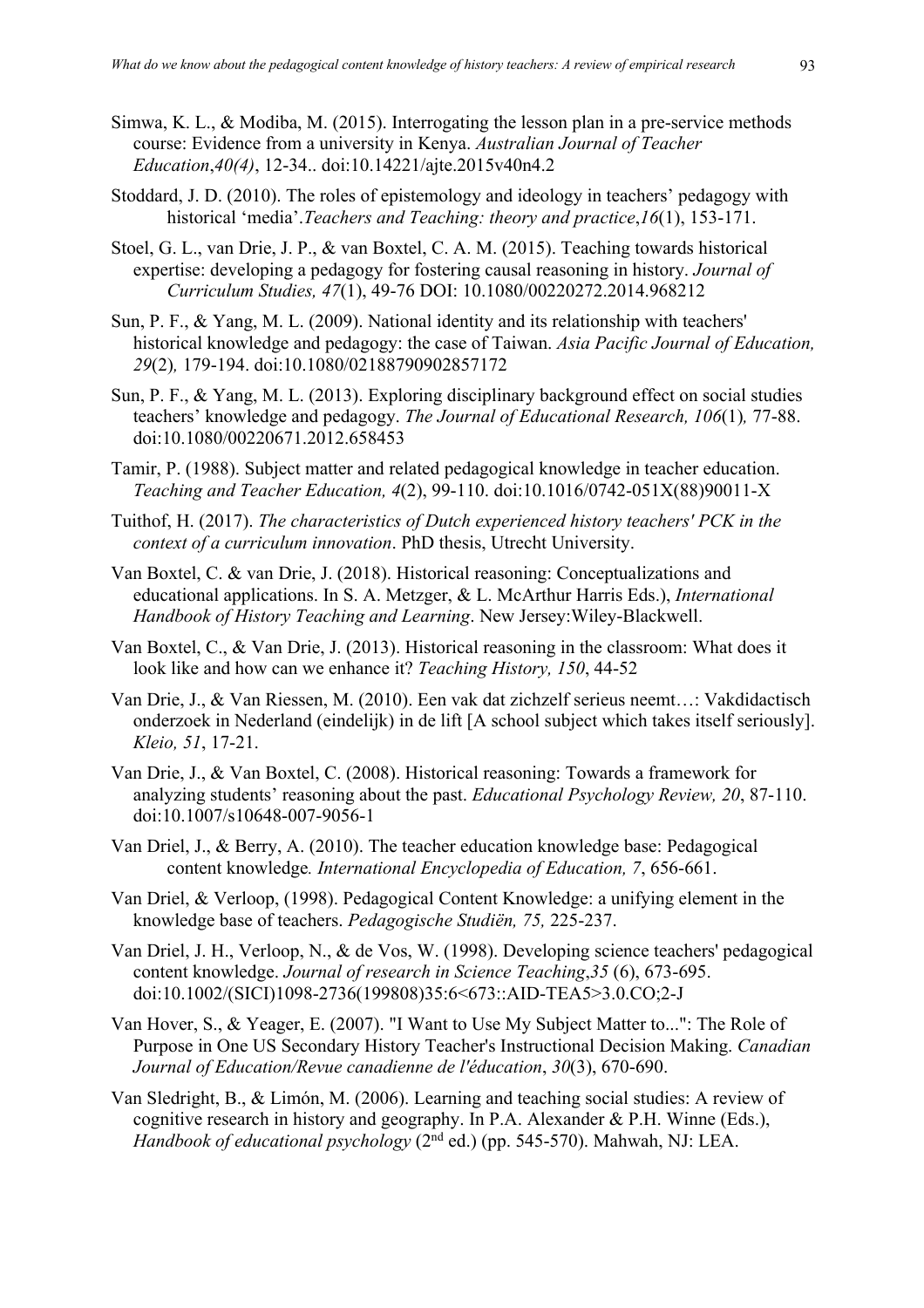- Virta, A. (2002). Becoming a history teacher: Observations on the beliefs and growth of student teachers. *Teaching and Teacher Education*, *18*, 687-698. doi:10.1016/S0742- 051X(02)00028-8
- Verloop, N., Van Driel, J., & Meijer, P. (2001). Teacher knowledge and the knowledge base of teaching. *International Journal of Educational Research, 35*, 441-461.
- Voet, M., & De Wever, B. (2016). History teachers' conceptions of inquiry-based learning, beliefs about the nature of history, and their relation to the classroom context. *Teaching and Teacher Education*, *55*, 57-67. doi:10.1016/j.tate.2015.12.008
- Wansink, B. G. J., Akkerman, S., & Wubbels, T. (2016). The Certainty Paradox of student history teachers: Balancing between historical facts and interpretation. *Teaching and Teacher Education*, *56*, 94-105. doi:10.1016/j.tate.2016.02.005
- Wäschle, K., Lehmann, T., Brauch, N., & Nückles, M. (2015). Prompted Journal writing Supports Preservice History Teachers in Drawing on Multiple Knowledge Domains for Designing Learning Tasks. *Peabody Journal of Education*,*90*, 546-559. doi:10.1080/0161956X.2015.1068084
- Wilson, S. M., & Wineburg, S. S. (1991). Models of wisdom in the teaching of history. *The History Teacher, 24*, 395. doi:10.2307/494699
- Wilson, S. M., & Wineburg, S. S.(1993). Wrinkles in time and place: Using performance assessments to understand the knowledge of history teachers. *American Educational Research Journal, 30*(4), 729-769. doi:10.3102/00028312030004729
- Wineburg, S. (2007). Unnatural and essential: The nature of historical thinking. *Teaching History, 129,* 06.
- Wongsopawiro, D. S. (2012). *Examining science teachers' pedagogical content knowledge in the context of a professional development program.* Leiden: ICLON, Faculty of Science, Leiden University.

### **Endnotes**

#### **About the Authors**

Hanneke Tuithof is History Teacher Educator at the Graduate School of Teaching and the Department of History and Art History of Utrecht University in the Netherlands. She is also temporarily professor at the University of Applied Sciences Fontys in Tilburg. Her research focuses on the Pedagogical Content Knowledge of teachers.

Corresponding author:  $h.tuithof@uu.nl$ 

<sup>1</sup> PCK elements 1= knowledge of instructional strategies; 2= knowledge of students' understanding; 3= knowledge of assessment; 4= knowledge of curriculum; 5= teaching orientation.

aRelated to PCK about Disciplinary Strategies. bPublished before 2007

<sup>2</sup> For the sake of clarity, we excluded those articles that address both novice and experienced teachers

<sup>3</sup> Note. a The context of the study functions as an intervention.